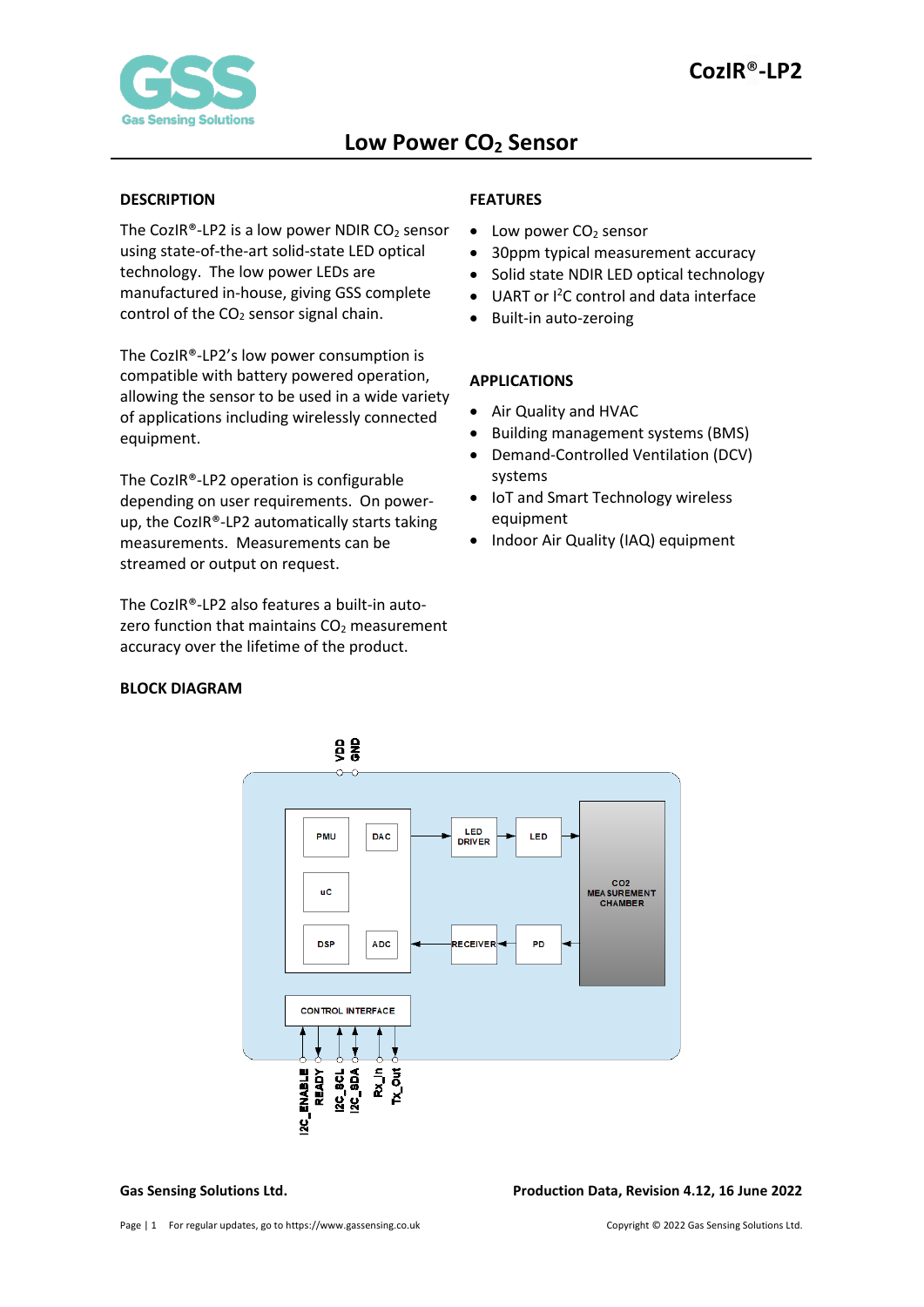

# Low Power CO<sub>2</sub> Sensor

#### **TABLE OF CONTENTS**

#### **Gas Sensing Solutions Ltd.**

Production Data, Revision 4.12, 16 June 2022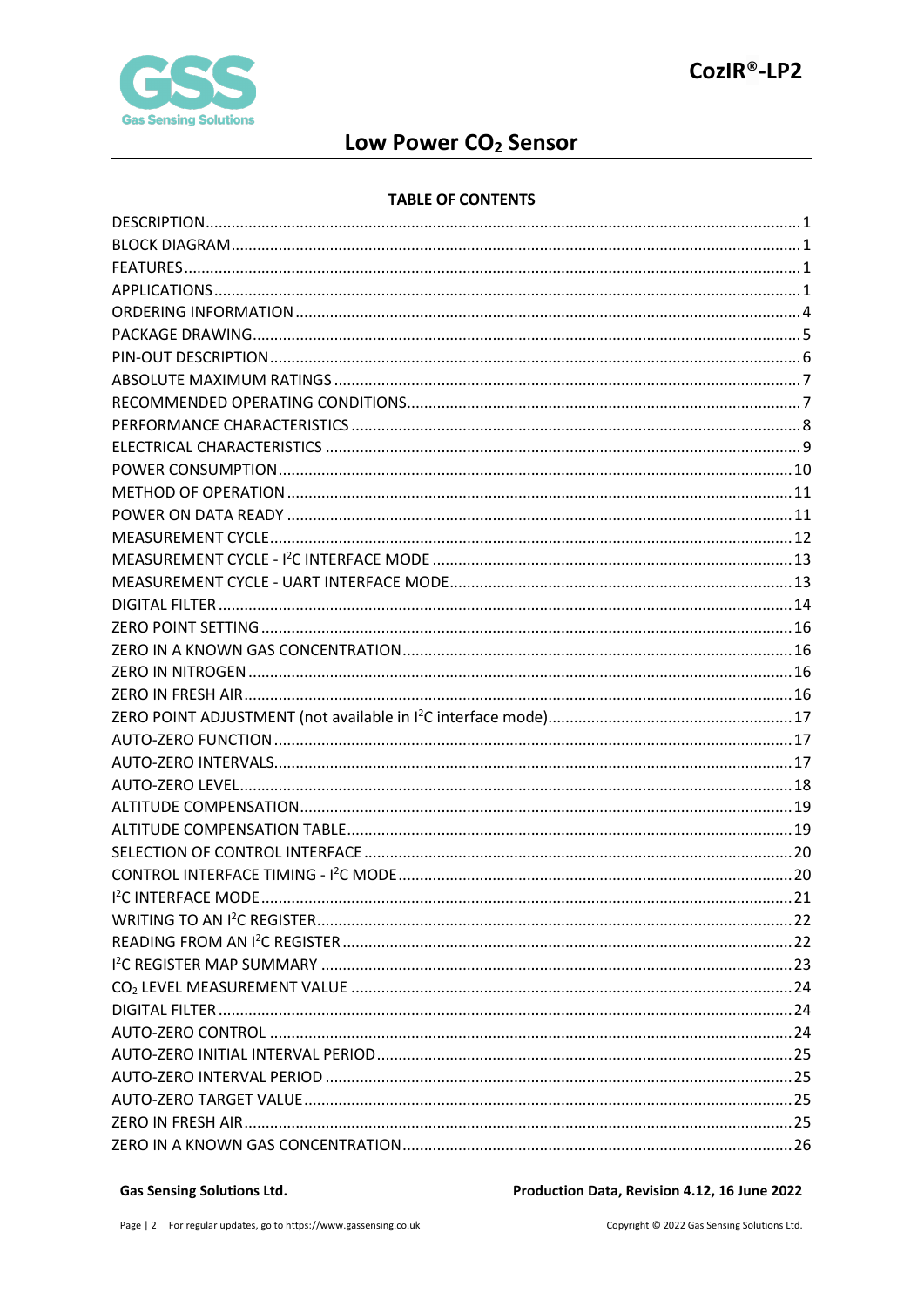

# Low Power CO<sub>2</sub> Sensor

| <b>Gas Sensing Solutions Ltd.</b> | Production Data, Revision 4.12, 16 June 2022 |
|-----------------------------------|----------------------------------------------|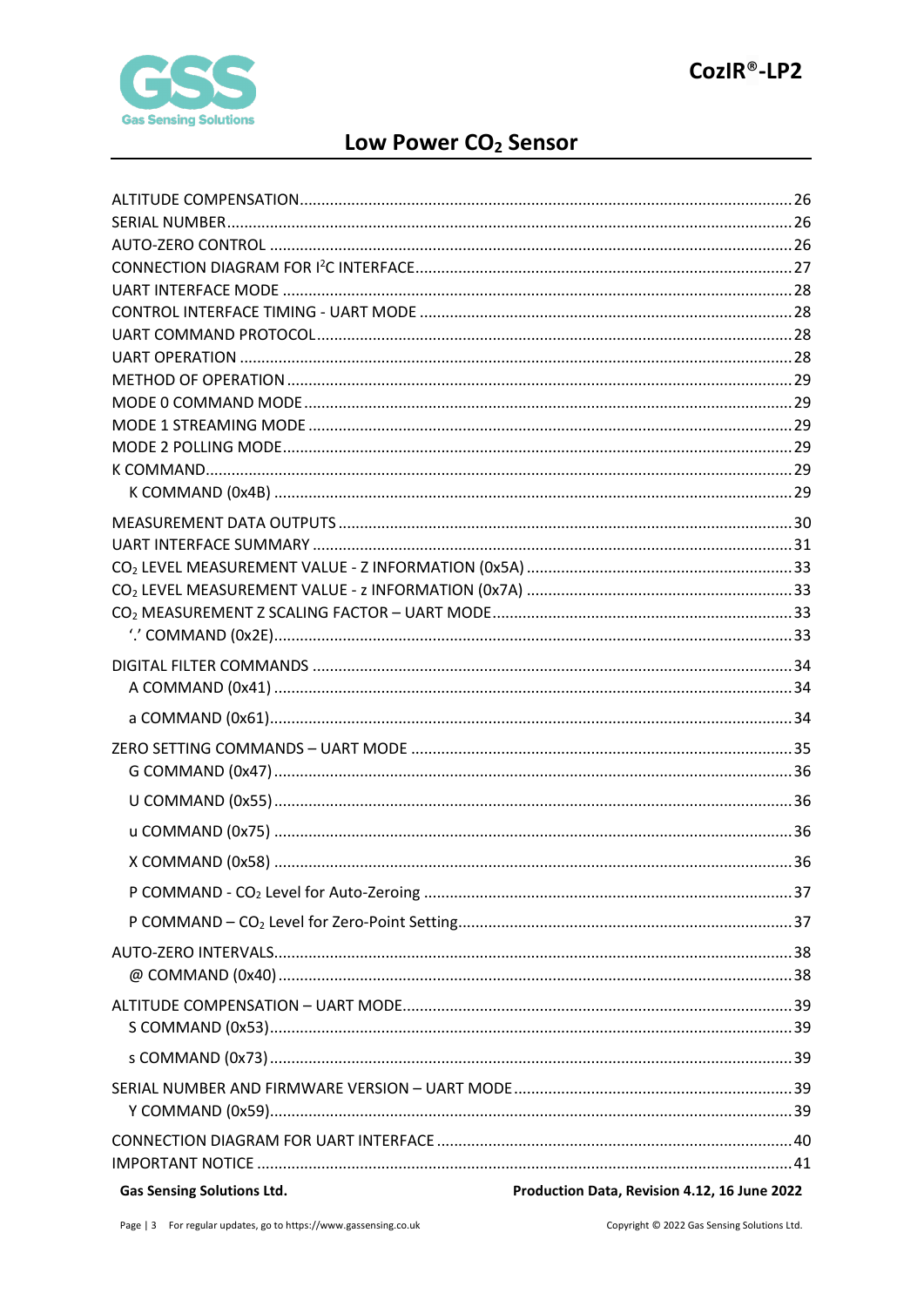

```
ADDRESS ...............................................................................................................................................41
```
#### <span id="page-3-0"></span>**ORDERING INFORMATION**

**CozIR**®**-LP2-X**

|      | <b>Measurement Range</b> |
|------|--------------------------|
| 2000 | $2000$ ppm               |
| 5000 | 5000ppm                  |
|      | 10,000ppm (1%)           |

See separate data sheet for CozIR®-LP2 evaluation kit options.

#### **Notes:**

- 1. Sensors are shipped individually or in trays
- 2. Tray quantity = 50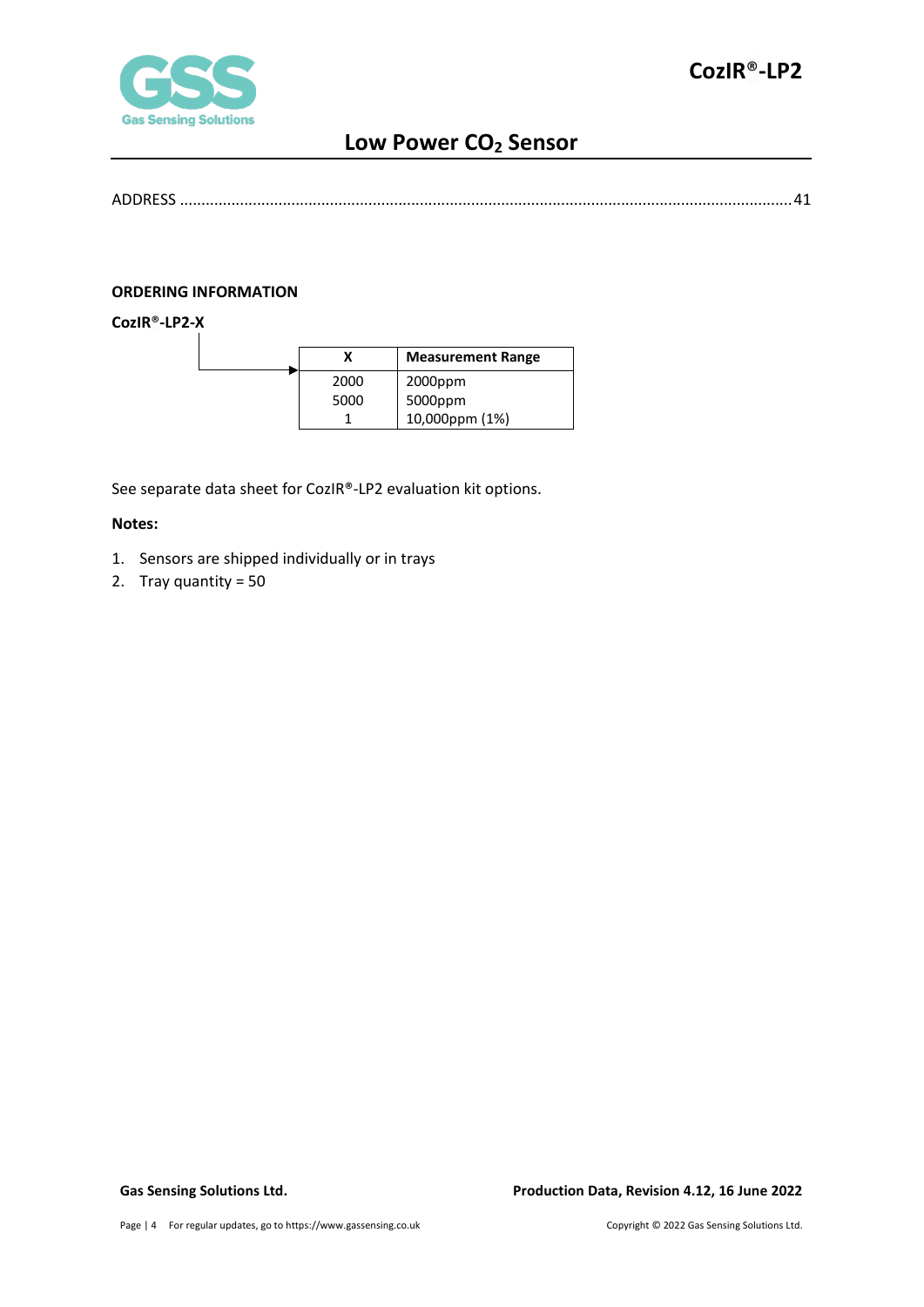

#### <span id="page-4-0"></span>**PACKAGE DRAWING**



**Bottom View**

**Weight = ~5g**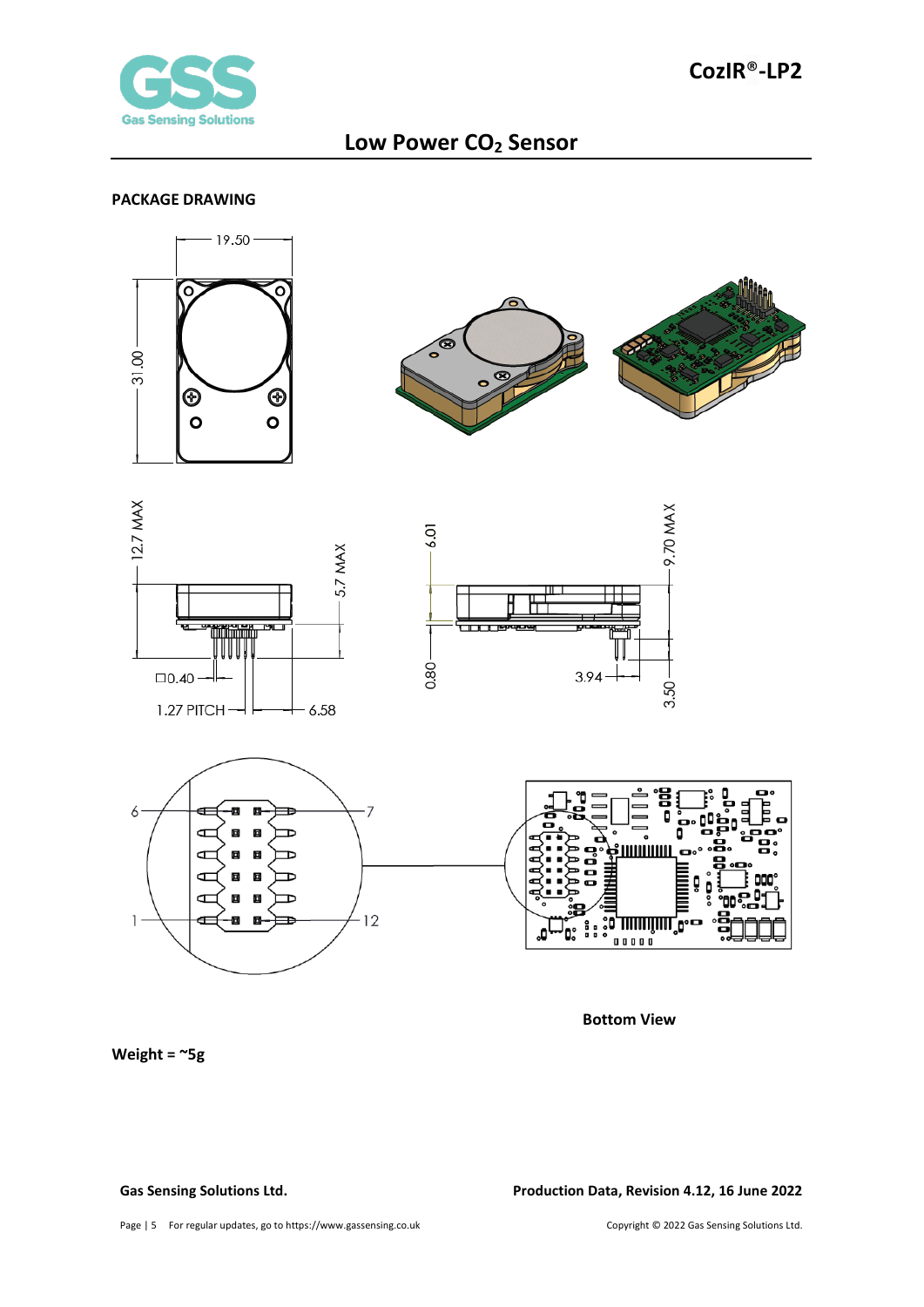

#### <span id="page-5-0"></span>**PIN-OUT DESCRIPTION**

| PIN            | <b>NAME</b>       | <b>TYPE</b>    | <b>DESCRIPTION</b>                                              |
|----------------|-------------------|----------------|-----------------------------------------------------------------|
|                | <b>GND</b>        | Supply         | Sensor ground                                                   |
| $\overline{2}$ | VDD.              | Supply         | Sensor supply voltage                                           |
| 3              | $Rx$ In           | Digital Input  | <b>UART Receive Input</b>                                       |
| 4              | Tx_Out            | Digital Output | <b>UART Transmit Output</b>                                     |
| 5              | <b>NC</b>         | Unused         | Do not connect                                                  |
| 6              | <b>READY</b>      | Digital Output | Data ready pin. Pulsed high when data ready                     |
| 7              | <b>NC</b>         | Unused         | Do not connect                                                  |
| 8              | <b>NC</b>         | Unused         | Do not connect                                                  |
| 9              | <b>NC</b>         | Unused         | Do not connect                                                  |
| 10             | <b>I2C ENABLE</b> | Digital Input  | Set low for $I^2C$ interface mode. Leave floating to            |
|                |                   |                | select UART interface mode. Pin status detected at              |
|                |                   |                | power on.                                                       |
| 11             | I2C SCL           | Digital Input  | $12C$ serial clock input. Open drain, external 4.7k $\Omega$    |
|                |                   |                | resistor pulled high to VDD required                            |
| 12             | I2C SDA           | Digital        | I <sup>2</sup> C serial data input/output. Open drain, external |
|                |                   | Input/Output   | 4.7kΩ resistor pulled high to VDD required                      |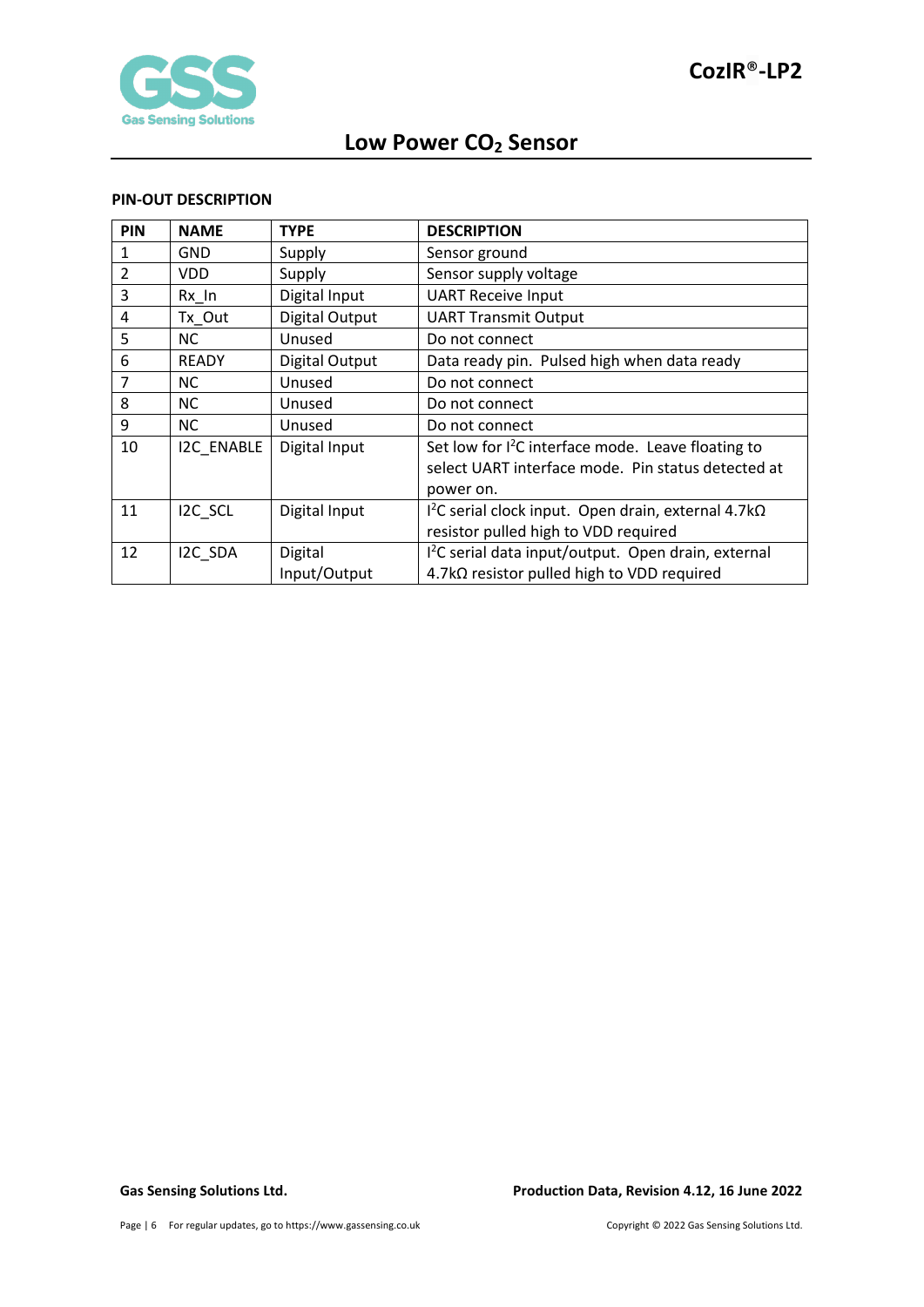

#### <span id="page-6-0"></span>**ABSOLUTE MAXIMUM RATINGS**

Absolute Maximum Ratings are stress ratings only. Permanent damage to the CozIR®-LP2 may be caused by continuously operating at or beyond these limits. The CozIR®-LP2 functional operating limits and guaranteed performance specifications are given at the test conditions specified.



ESD Sensitive Device. This sensor uses ESD sensitive components. It is therefore generically susceptible to damage from excessive static voltages. Proper ESD precautions must be taken during handling and storage of this device.

| <b>CONDITION</b>                              | <b>MIN</b>      | <b>MAX</b>      |
|-----------------------------------------------|-----------------|-----------------|
| <b>Supply Voltages</b>                        | $-0.3V$         | $+6.0V$         |
| Voltage Range Digital Inputs                  | GND -0.3V       | 5V              |
| Operating Temperature Range (T <sub>a</sub> ) | $0^{\circ}$ C   | $+50^{\circ}$ C |
| <b>Storage Temperature Range</b>              | $-40^{\circ}$ C | $+70^{\circ}$ C |
| Humidity Range (RH), non-                     | 0               | 95%             |
| condensing                                    |                 |                 |
| <b>Operating Ambient Pressure Range</b>       | 500mbar         | 2bar            |

#### <span id="page-6-1"></span>**RECOMMENDED OPERATING CONDITIONS**

| <b>PARAMETER</b> | <b>SYMBOL</b> | MIN             | TVP         | MAX | UNIT |
|------------------|---------------|-----------------|-------------|-----|------|
| Supply           | VDD           | 3 つら<br>ں ے . כ | ົາ າ<br>J.J | ر.ر |      |
| Ground           | GND           |                 |             |     |      |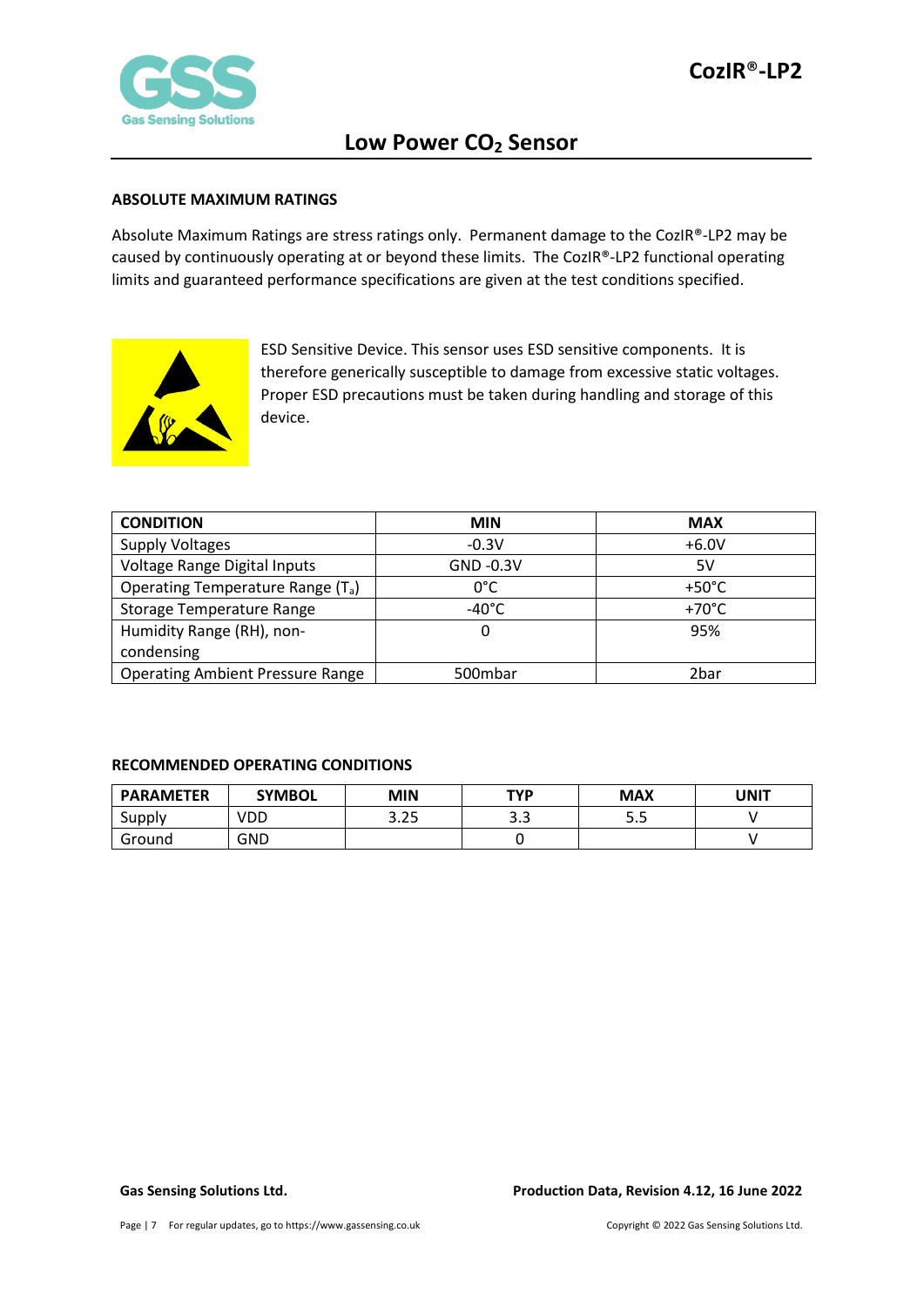

#### <span id="page-7-0"></span>**PERFORMANCE CHARACTERISTICS**

#### **Test Conditions Unless Otherwise Specified**

VDD =  $3.3V$ , GND =  $0V$ . CO<sub>2</sub> = 450ppm, RH = 0% non-condensing, T=  $25^{\circ}$ C, Pressure = 1013mbar

| <b>PARAMETER</b>                                      | <b>SYMBOL</b> | <b>TEST</b>                                                                                                                   | <b>MIN</b> | <b>TYP</b>          | <b>MAX</b>          | <b>UNIT</b>    |
|-------------------------------------------------------|---------------|-------------------------------------------------------------------------------------------------------------------------------|------------|---------------------|---------------------|----------------|
|                                                       |               | <b>CONDITIONS</b>                                                                                                             |            |                     |                     |                |
| $CO2$ measurement                                     |               |                                                                                                                               | 0          |                     | 2,000               | ppm            |
| range                                                 |               |                                                                                                                               | 0          |                     | 5,000               | ppm            |
|                                                       |               |                                                                                                                               | 0          |                     | 10,000              | ppm            |
| Accuracy                                              |               | @25°C                                                                                                                         |            | ±(30)<br>$+3%$ rdg) | ±(45)<br>$+3%$ rdg) | ppm            |
|                                                       |               | 0°C to +50°C, after<br>auto-zero @25°C                                                                                        |            | ±(30)<br>$+3%$ rdg) |                     | ppm            |
| CO <sub>2</sub> RMS Noise                             |               | Digital filter<br>setting 16                                                                                                  |            |                     |                     | ppm            |
| Time to Valid<br><b>Measurement After</b><br>Power-On |               | First value from<br>sensor                                                                                                    |            | 0.8                 |                     | secs           |
| Response Time                                         |               | From Oppm to T <sub>90</sub><br>(half full-scale),<br>default settings,<br>limited by diffusion<br>through membrane<br>window |            | 30                  |                     | secs           |
| Repeatability                                         |               |                                                                                                                               |            | ±(30)<br>$+3%$ rdg) |                     | ppm            |
| Pressure<br>Dependence <sup>1,2,3</sup>               |               | Per mbar deviation<br>from 1013mbar,<br>950-1050mbar                                                                          |            | 0.14                |                     | $\%$           |
| Current<br>Consumption                                |               | Peak current when<br>sampling                                                                                                 |            | 15                  |                     | m <sub>A</sub> |
|                                                       |               | Peak at turn-on                                                                                                               |            | 40                  |                     | mA             |
|                                                       |               | <b>SLEEP Mode</b>                                                                                                             |            | 0.01                |                     | mA             |

#### **Note**

- 1. CO<sub>2</sub> measurement error based on changes to barometric pressure from nominal 1013mbar
- 2. Corrected value (Z) valid only for <1% CO<sub>2</sub> gas concentrations and specified barometric pressure range

3. 
$$
Z_{\text{(corrected)}} = Z_{\text{(actual reading)}} + Z_{\text{(actual reading)}} \times \frac{(1013 - \text{Actual Pressure}) * 0.14}{100}
$$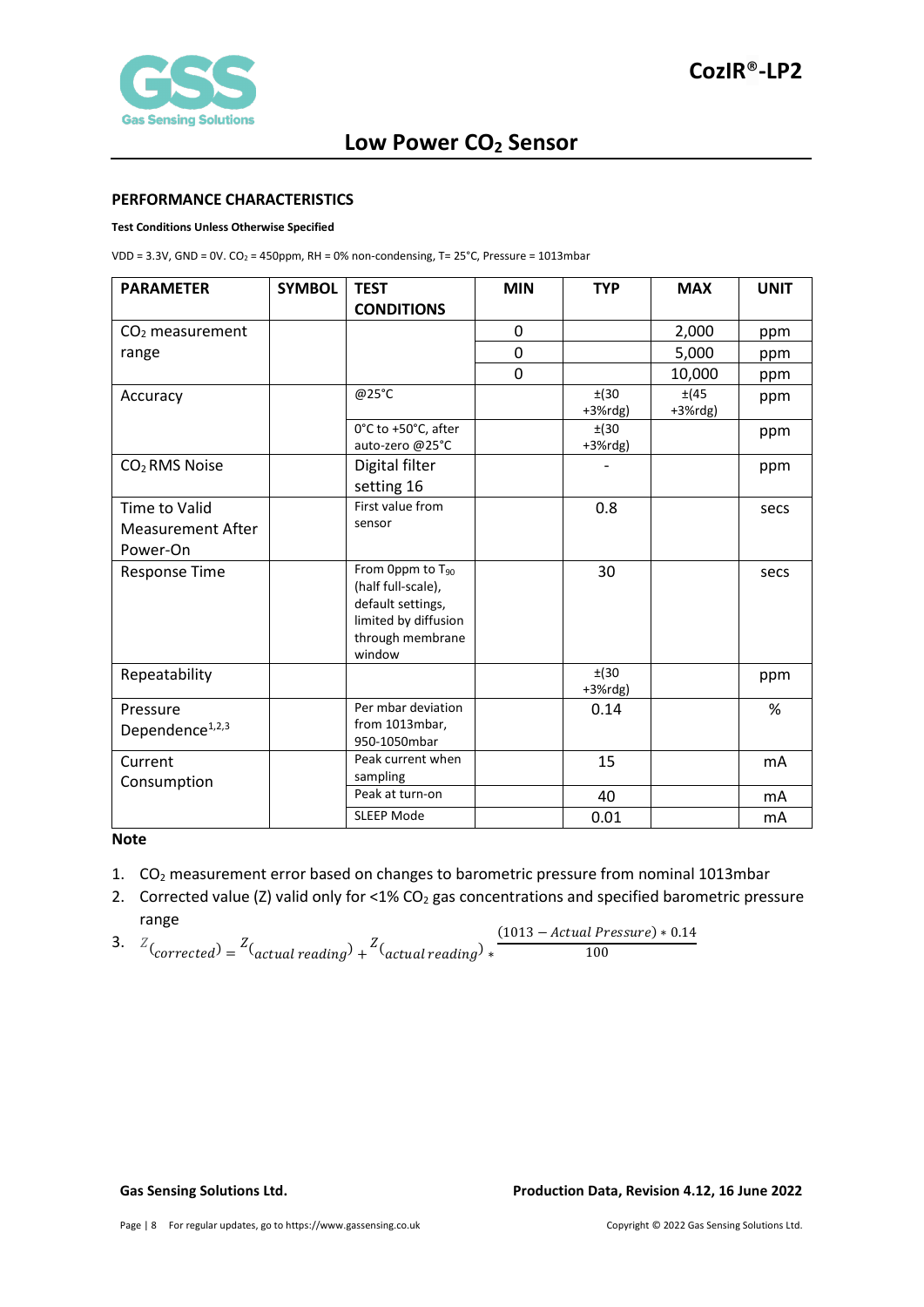

### <span id="page-8-0"></span>**ELECTRICAL CHARACTERISTICS**

| <b>PARAMETER</b>            | <b>SYMBOL</b> | TEST              | <b>MIN</b> | <b>TYP</b> | <b>MAX</b> | <b>UNIT</b> |
|-----------------------------|---------------|-------------------|------------|------------|------------|-------------|
|                             |               | <b>CONDITIONS</b> |            |            |            |             |
| <b>Digital Input/Output</b> |               |                   |            |            |            |             |
| Input HIGH Level            |               |                   | 1.8        |            |            |             |
| Input LOW Level             |               |                   |            |            | 1.0        |             |
| Output HIGH Level           |               | $I_{OH} = +1mA$   | 2.6        |            |            |             |
| Output LOW Level            |               | $I_{01} = -1mA$   |            |            | 0.4        |             |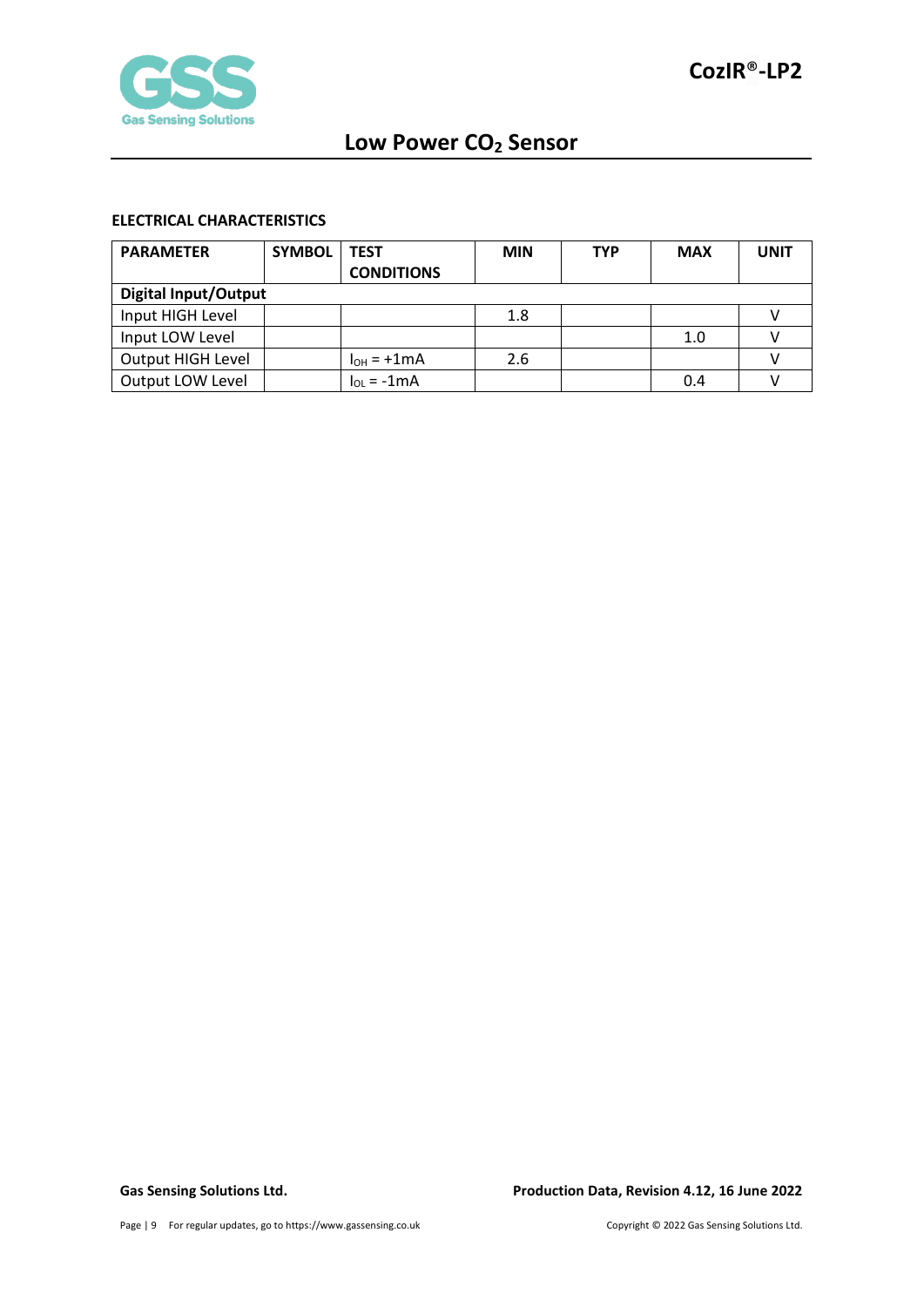#### <span id="page-9-0"></span>**POWER CONSUMPTION**

#### **Test Conditions Unless Otherwise Specified**

VDD =  $3.3V$ , GND =  $0V$ . CO<sub>2</sub> = 450ppm, RH = 0% non-condensing, T=  $25^{\circ}$ C, Pressure = 1013mbar

| <b>SETTING</b> | SYMBOL | <b>TEST CONDITIONS</b>    | <b>VDD</b> |          | Total        |
|----------------|--------|---------------------------|------------|----------|--------------|
|                |        |                           |            |          | <b>Power</b> |
|                |        |                           |            | $1$ (mA) | mW           |
| <b>OFF</b>     |        | No power applied          |            | O        | 0            |
| Active, SLEEP  |        |                           | 3.3        | 0.01     | 0.03         |
| mode, no       |        |                           |            |          |              |
| measurement    |        |                           |            |          |              |
| Active, taking |        | Average, default settings | 3.3        |          | 3.5          |
| measurements   |        |                           |            |          |              |

The CozIR®-LP2 current consumption varies in time over the measurement cycle. The LED is pulsed, which results in a peak current when taking measurements of approximately 15mA. A typical current consumption profile after power-on is shown below.



**Gas Sensing Solutions Ltd. Production Data, Revision 4.12, 16 June 2022**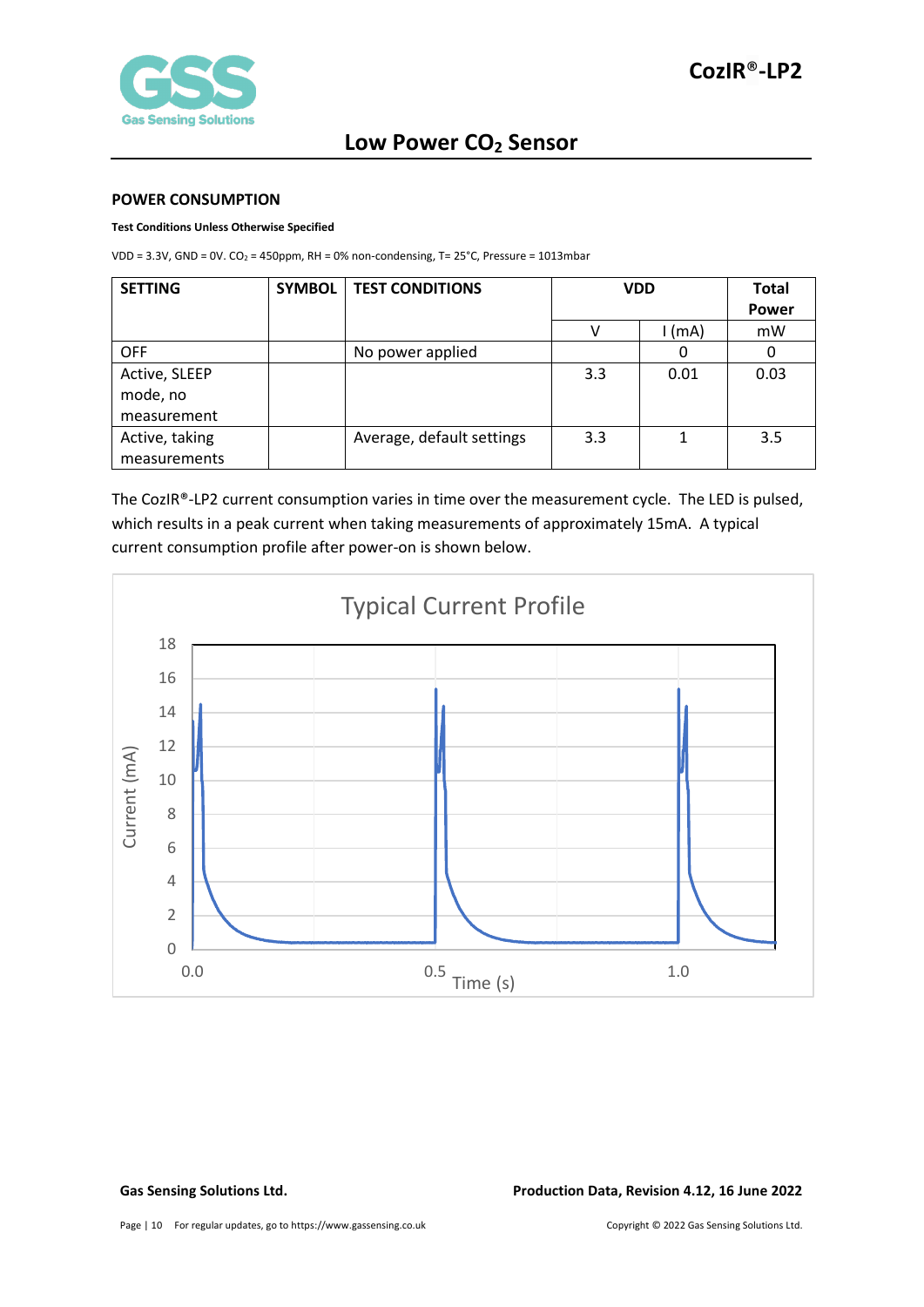

#### <span id="page-10-0"></span>**METHOD OF OPERATION**

The CozIR®-LP2 is designed for low power applications where power is often at a premium. When the sensor is switched on, the state of the I2C\_ENABLE pin is sampled. Setting the I2C\_ENABLE pin low puts the CozIR®-LP2 into I<sup>2</sup>C interface mode. Leaving the I2C\_ENABLE pin floating puts the CozIR®-LP2 into UART interface mode.

In UART mode, the sensor automatically starts to automatically take measurements, 2 readings per second. Data can be read out once the READY pin is pulsed high in either UART or l<sup>2</sup>C interface mode.

#### <span id="page-10-1"></span>**POWER ON DATA READY**

After power is applied to the CozIR®-LP2, the sensor will automatically start to take  $CO<sub>2</sub>$ measurements using the configured settings. Once the initial READY flag has been pulsed high, the sensor will respond to requests for  $CO<sub>2</sub>$  data. The control interface is available approximately 14ms after the falling edge of a valid READY pulse.

**READY t2 t1 CONTROL INTERFACE t3 t4 VDD**

The data READY time is determined by the digital filter setting.

| <b>PARAMETER</b>                      | <b>SYMBOL</b>  | MIN | <b>TYP</b> | <b>MAX</b> | <b>JNIT</b> |
|---------------------------------------|----------------|-----|------------|------------|-------------|
| <b>READY Data Valid from Power On</b> | t1             | 0.8 | 8.3        |            |             |
| <b>READY High Pulse-Width</b>         | Ţэ             |     | 16.5       |            | ms          |
| <b>READY Low from Power On</b>        | $\mathsf{t}_3$ |     |            | 100        | ms          |
| Control Interface Setup Time          | T4             | 14  |            |            | ms          |

#### **Gas Sensing Solutions Ltd. Production Data, Revision 4.12, 16 June 2022**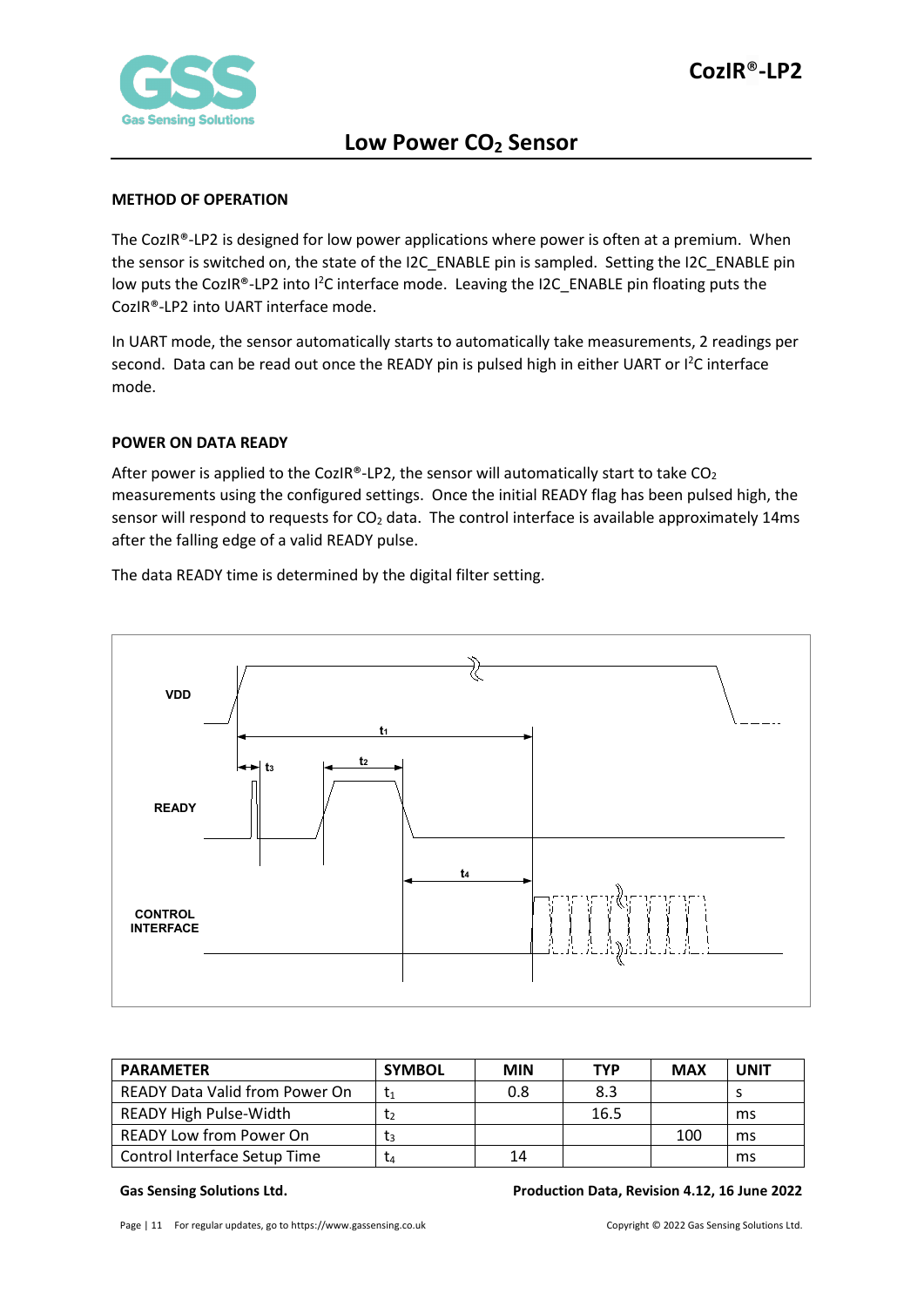

#### <span id="page-11-0"></span>**MEASUREMENT CYCLE**

Writing to or reading from the CozIR®-LP2 sensor is gated by the status of the READY pin. In both UART and <sup>12</sup>C interface mode, the sensor will not respond when the READY pin is high. The READY pin is set high for approximately 16.5ms when the sensor is taking measurements every 0.5 seconds. The control interface is available approximately 14ms after the falling edge of a valid READY pulse. The sensor will only respond correctly when the READY pin is low.



| <b>PARAMETER</b>              | <b>SYMBOL</b> | <b>MIN</b> | <b>TYP</b> | <b>MAX</b> | UNIT |
|-------------------------------|---------------|------------|------------|------------|------|
| <b>READY High Pulse-Width</b> |               |            | 16.5       |            | ms   |
| Control Interface Setup Time  | L4            | 14         |            |            | ms   |
| READY Pulse Period            | ις            |            | 0.5        |            |      |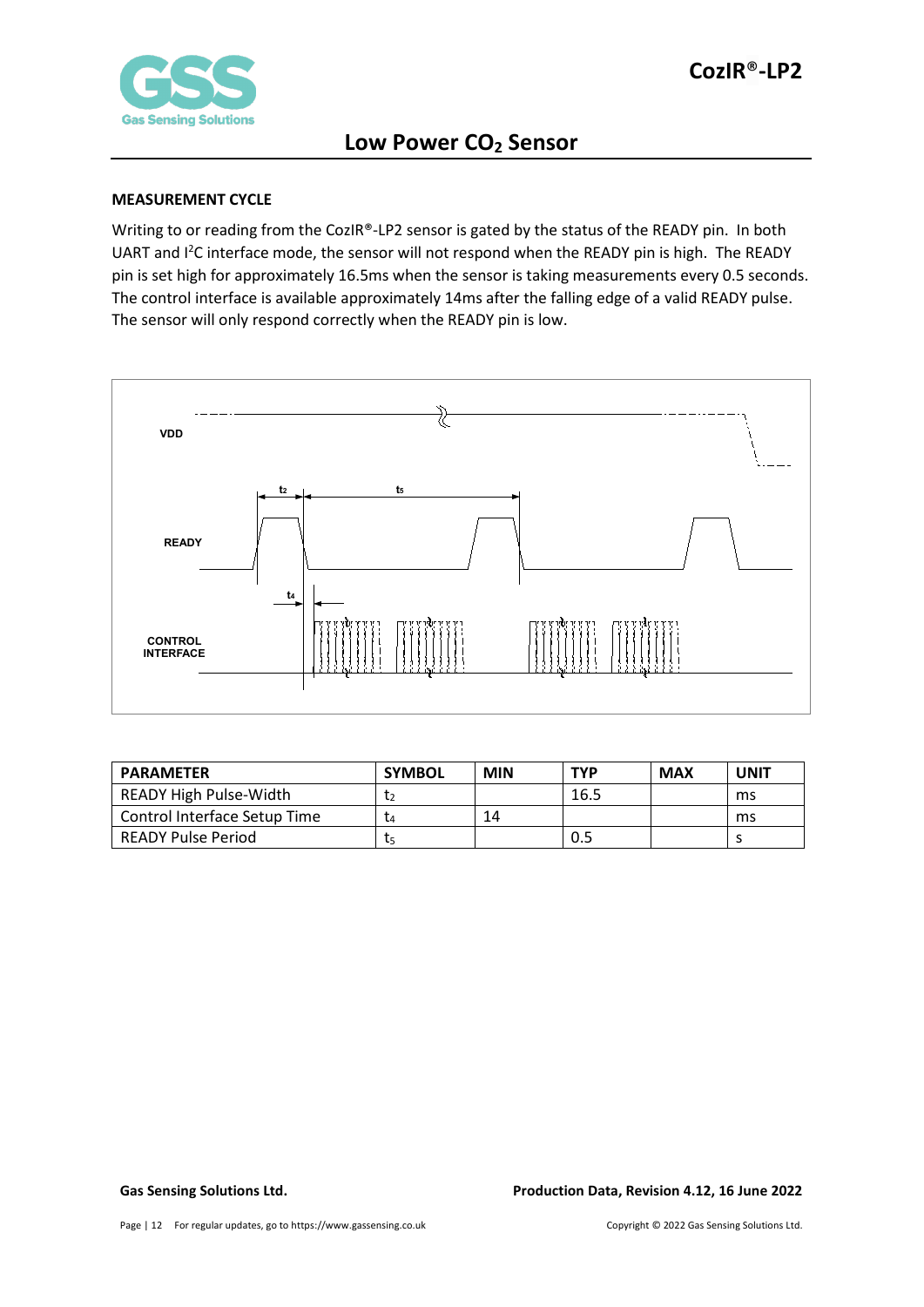

#### <span id="page-12-0"></span>**MEASUREMENT CYCLE - I 2 C INTERFACE MODE**

- Apply power to the Sensor
- The sensor will automatically start taking measurements.
- Data can be read out at any rate up to the maximum I<sup>2</sup>C read rate
- Measurement data is updated every 0.5 seconds

#### <span id="page-12-1"></span>**MEASUREMENT CYCLE - UART INTERFACE MODE**

- Apply power to the Sensor
- The sensor will automatically start taking measurements.
- The sensor takes a measurement at 2 readings per second
- The UART baud rate is fixed at 9600 baud
- Measurement data is updated every 0.5 seconds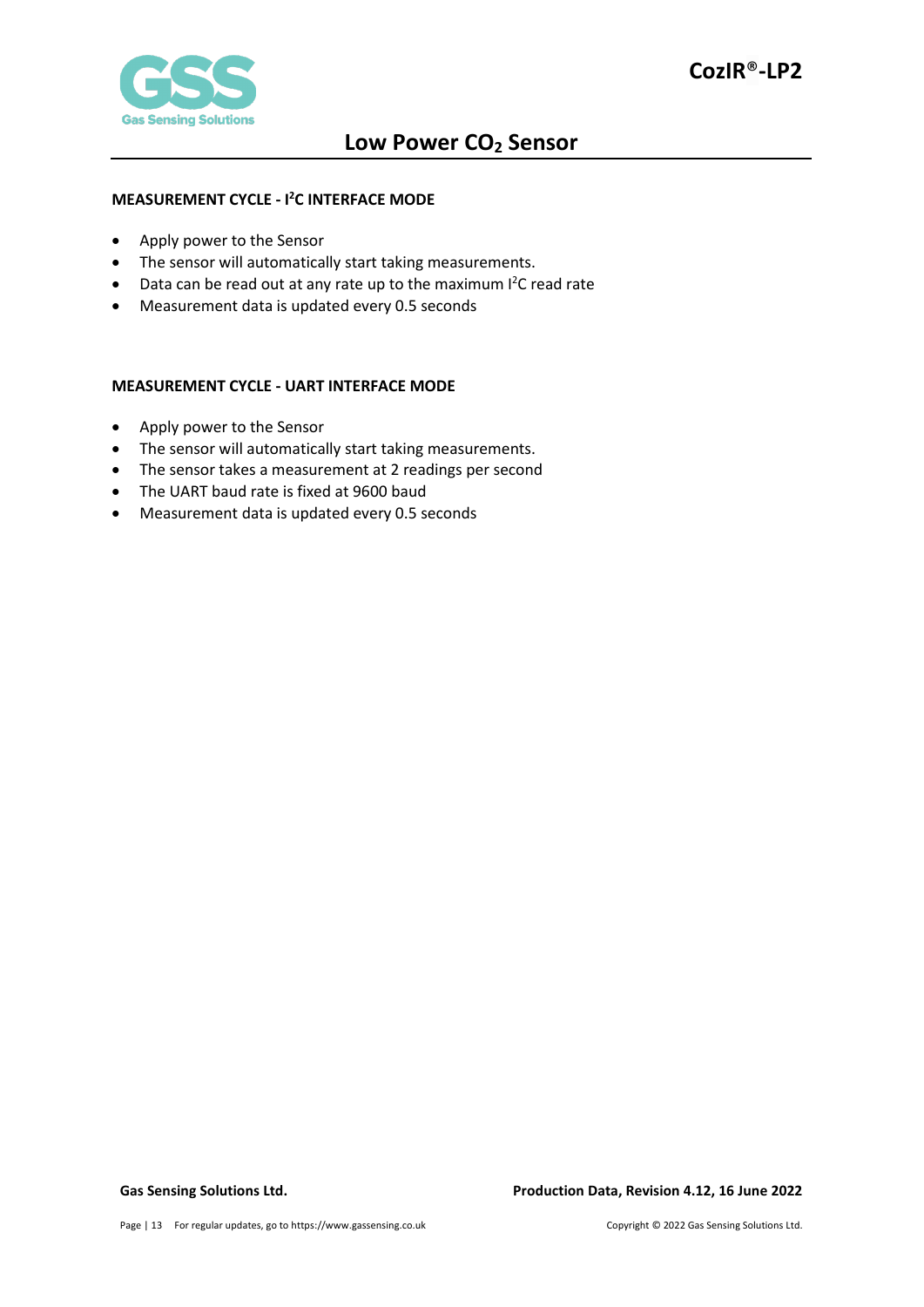

#### <span id="page-13-0"></span>**DIGITAL FILTER**

The  $CO<sub>2</sub>$  gas chamber is illuminated with a nominal 4.25um wavelength LED and the signal received using a photo-diode. The signal from the photo-diode is processed and filtered by the sensor to remove noise and provide an accurate  $CO<sub>2</sub>$  reading. High frequency noise coming from the sampling process is removed using a proprietary lowpass filter. The digital filter setting can be varied from 1- 255, allowing the user to reduce measurement noise at the expense of the measurement response time. Filter = 1 is the same as unfiltered.

The ideal digital filter setting is application specific and is normally a balance between  $CO<sub>2</sub>$  reading accuracy and response time. Filter settings are variable between The CozIR®-LP2 sensor will also output the raw unfiltered CO<sub>2</sub> measurement data. This data can be post processed using alternative filter algorithms.



The graph above shows the effects of the filter on the  $CO<sub>2</sub>$  measurement data (Z). The unfiltered output (z) is shown in orange and the filtered output (Z) shown in blue.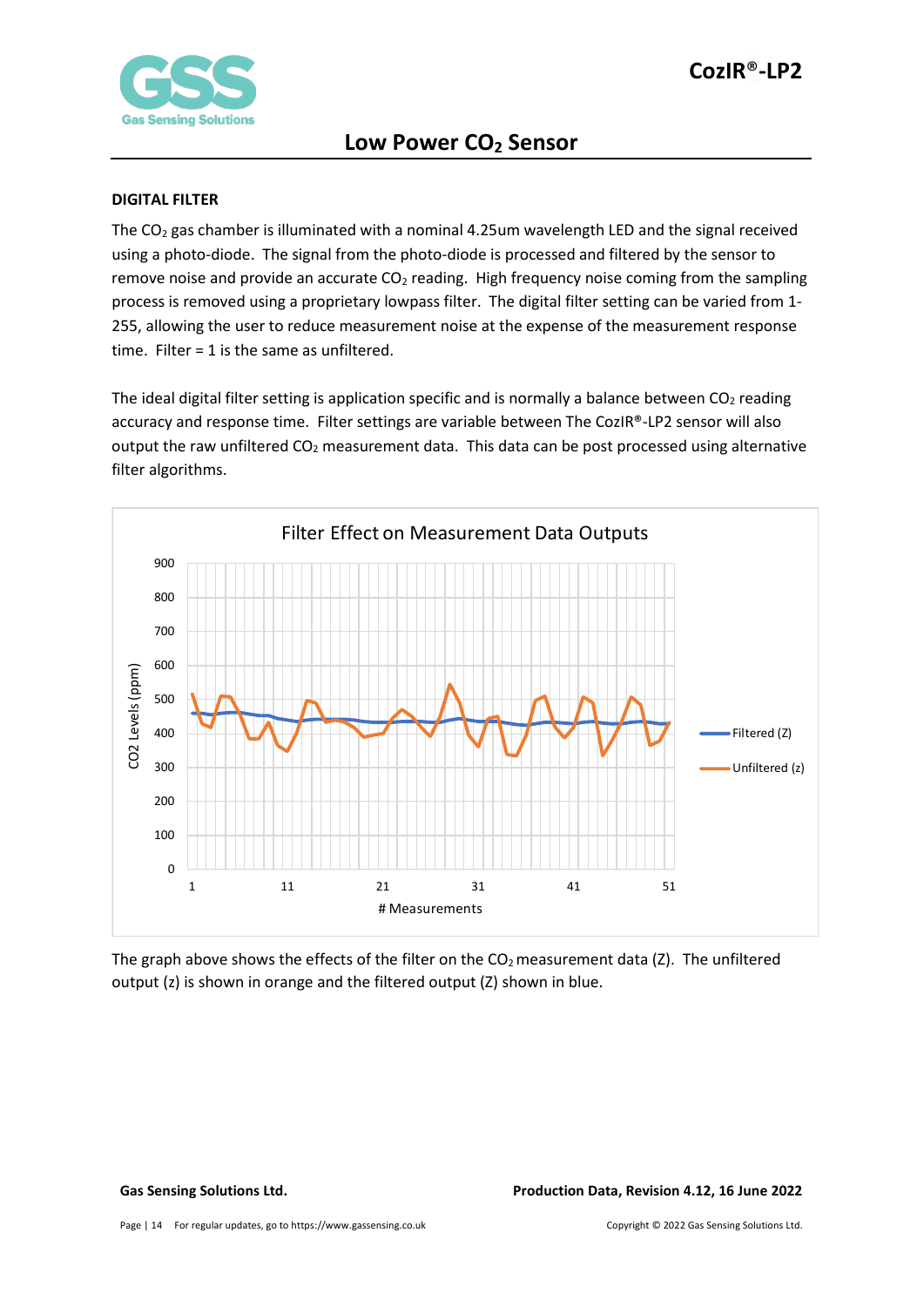



The graph above shows the effect of the filter on response times. Increasing the filter setting increases the measurement output response time.  $T_{90}$  is the time to 90% of reading. The CozIR®-LP2 takes 2 readings per second. The CozIR®-LP2 sensor will also output the raw unfiltered  $CO<sub>2</sub>$ measurement data. This data can be post processed using alternative filter algorithms.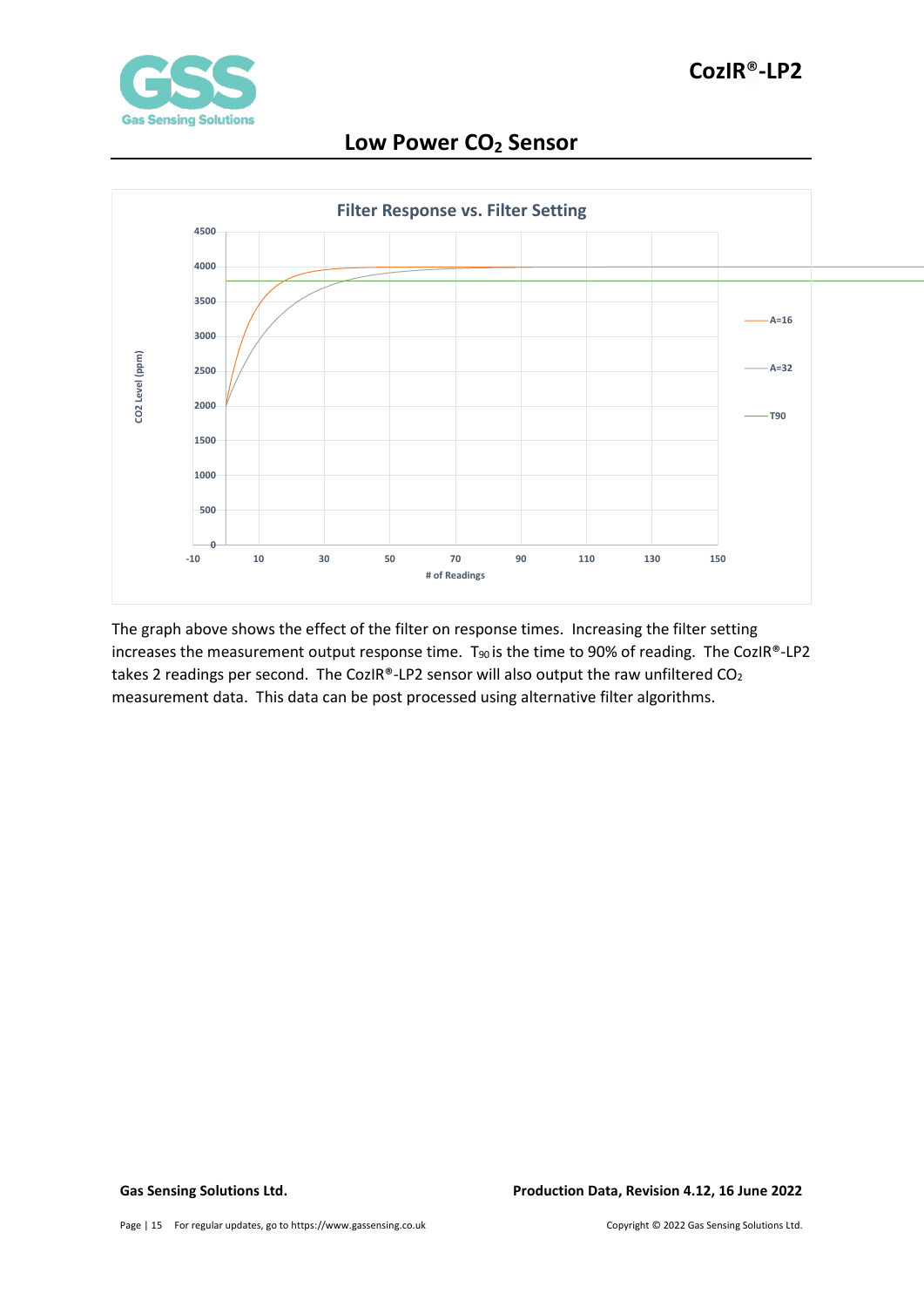

#### <span id="page-15-0"></span>**ZERO POINT SETTING**

In all cases, the best zero is obtained when the gas concentration is stable, and the sensor is at a stabilised temperature. Zero-point settings are not cumulative and only the latest zero-point setting is effective. For example, there is no benefit in zeroing in nitrogen, and then zeroing in a calibration gas. The sensor will store only the latest zero point regardless of what method is used. There are a several different methods available to the user to set the zero point of the sensor.

#### <span id="page-15-1"></span>**ZERO IN A KNOWN GAS CONCENTRATION**

Place the sensor in a known gas concentration and allow time for the sensor temperature to stabilise, and for the gas to be fully diffused into the sensor.

Power up the sensor, wait for the READY pin to indicate the sensor interface is active. Write the known concentration level to the sensor, then initiate the Zero in a Known Gas calibration method. The concentration must be in ppm**.**

#### <span id="page-15-2"></span>**ZERO IN NITROGEN**

Place the sensor in the nitrogen gas and allow time for the sensor temperature to stabilise, and for the gas to be fully diffused into the sensor. Power up the sensor, wait for the READY pin to indicate the sensor interface is active. Initiate the Zero in Nitrogen command. The sensor is zeroed assuming a 0ppm CO<sub>2</sub> environment.

#### <span id="page-15-3"></span>**ZERO IN FRESH AIR**

If there is no calibration gas or nitrogen available, the sensor zero point can be set in fresh air. Ambient CO<sub>2</sub> concentrations in fresh air are typically 400ppm. This level is programmable over a range from 0ppm to the full scale of the sensor.

Place the sensor in a fresh air environment and allow time for the sensor temperature to stabilise, and for the fresh air to be fully diffused into the sensor. Power up the sensor, wait for the READY pin to indicate the sensor interface is active.

The user can initiate a Zero in Fresh Air setting cycle. The sensor can use the default fresh air  $CO<sub>2</sub>$ concentration value (400ppm), or the user can write a different fresh air value to the sensor if desired. The concentration must be in ppm**.**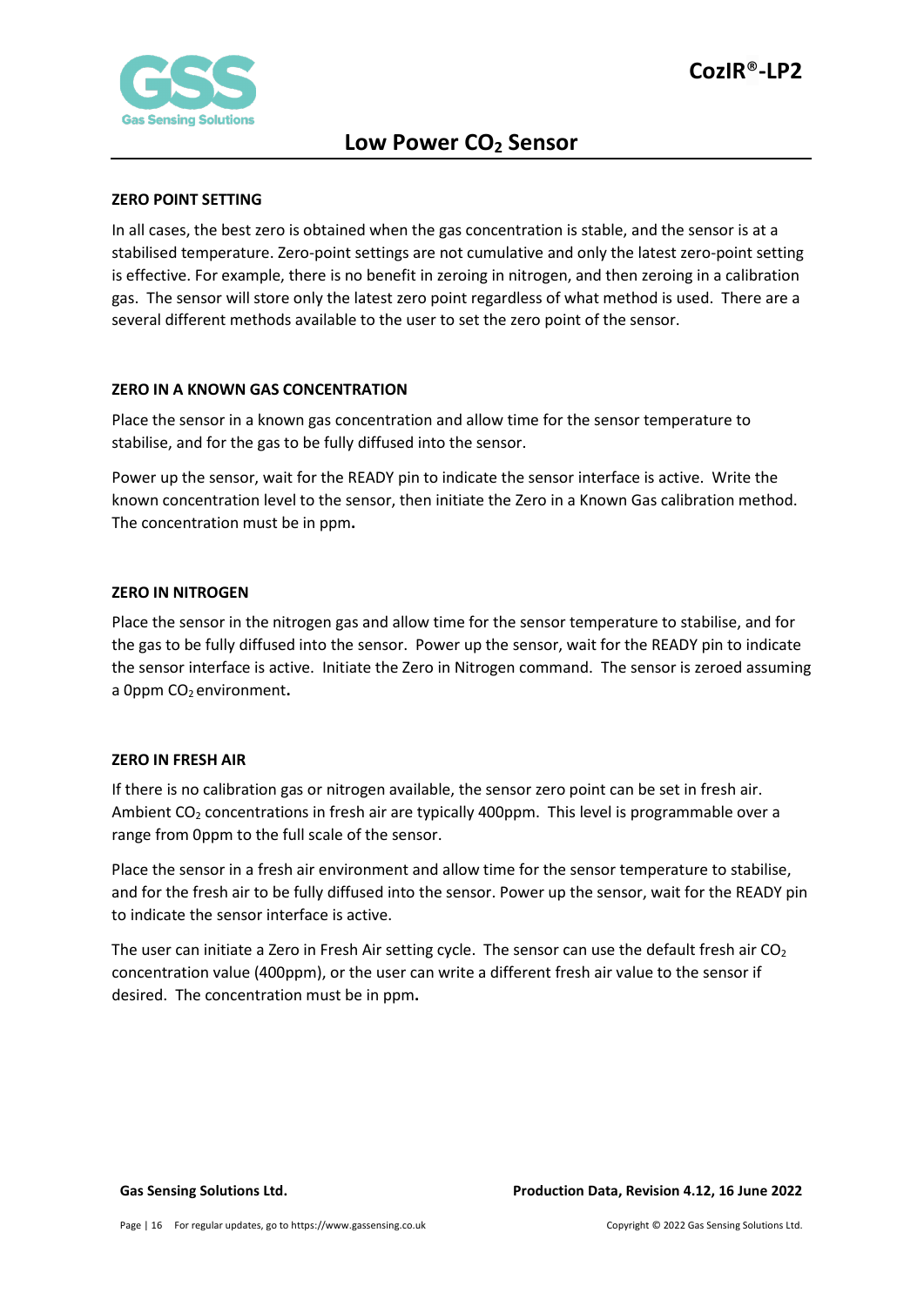

### <span id="page-16-0"></span>**ZERO POINT ADJUSTMENT (not available in I2 C interface mode)**

If the  $CO<sub>2</sub>$  concentration and the sensor reported concentrations are known, the zero point can be adjusted using the known concentration to fine tune the zero point. For example, if the sensor has been in an environment that has been exposed to outside air, and the sensor reading is known at that time, the zero point can be fine-tuned to correct the reading. This is typically used to implement automated auto-zeroing routines.

#### <span id="page-16-1"></span>**AUTO-ZERO FUNCTION**

The sensor has a built-in auto-zeroing function. To function correctly, the sensor must be exposed to typical background levels (400-450ppm) at least once during the auto-zero period. For example, many buildings will drop quickly to background  $CO<sub>2</sub>$  levels when unoccupied overnight or at weekends. The auto-zero function uses the information gathered during these periods to re-zero. The sensor will reset the 'zero' level every time it does an auto-zero.

Auto-zeroing is enabled by default. If the sensor is powered down, the auto-zero is reset to default values.

The auto-zero function works in the same way as the *ZERO IN FRESH AIR* command. Auto-zeroing is enabled by default. It is enabled to operate automatically but can be disabled or it can be forced. The user can also independently adjust the  $CO<sub>2</sub>$  level used for auto-zeroing. Typically, it is set to the same value as the *ZERO IN FRESH AIR* value, but it can also be set at a different level if desired.

#### <span id="page-16-2"></span>**AUTO-ZERO INTERVALS**

The auto-zero period can be programmed by the user. The sensor can be programmed to undertake an initial auto-zero after power-on. Thereafter, the auto-zero period can be set independently of the start-up auto-zero time. Note, the auto-zero timer is reset if the sensor is powered down.

#### **UART Mode**

| <b>Auto-Zero Period</b> | <b>Minimum Value</b> | <b>Maximum Value</b> | Default Value | <b>Resolution</b> |
|-------------------------|----------------------|----------------------|---------------|-------------------|
| Initial Auto-Zero       | 0.1 davs             | 37.9 days            | 1 davs        | $0.1$ dav         |
| On-Going Auto-          | 0.1 days             | $37.9$ days          | 8 days        | $0.1$ day         |
| Zero                    |                      |                      |               |                   |

### **I 2 C Mode**

| Auto-Zero Period      | <b>Minimum Value</b> | <b>Maximum Value</b> | Default Value | <b>Resolution</b> |
|-----------------------|----------------------|----------------------|---------------|-------------------|
| Initial Auto-Zero     |                      | 65535                | 12096         |                   |
| <b>On-Going Auto-</b> |                      | 65535                | 13824         |                   |
| Zero                  |                      |                      |               |                   |

In  $l^2$ C mode, the time-period is calculated as follows.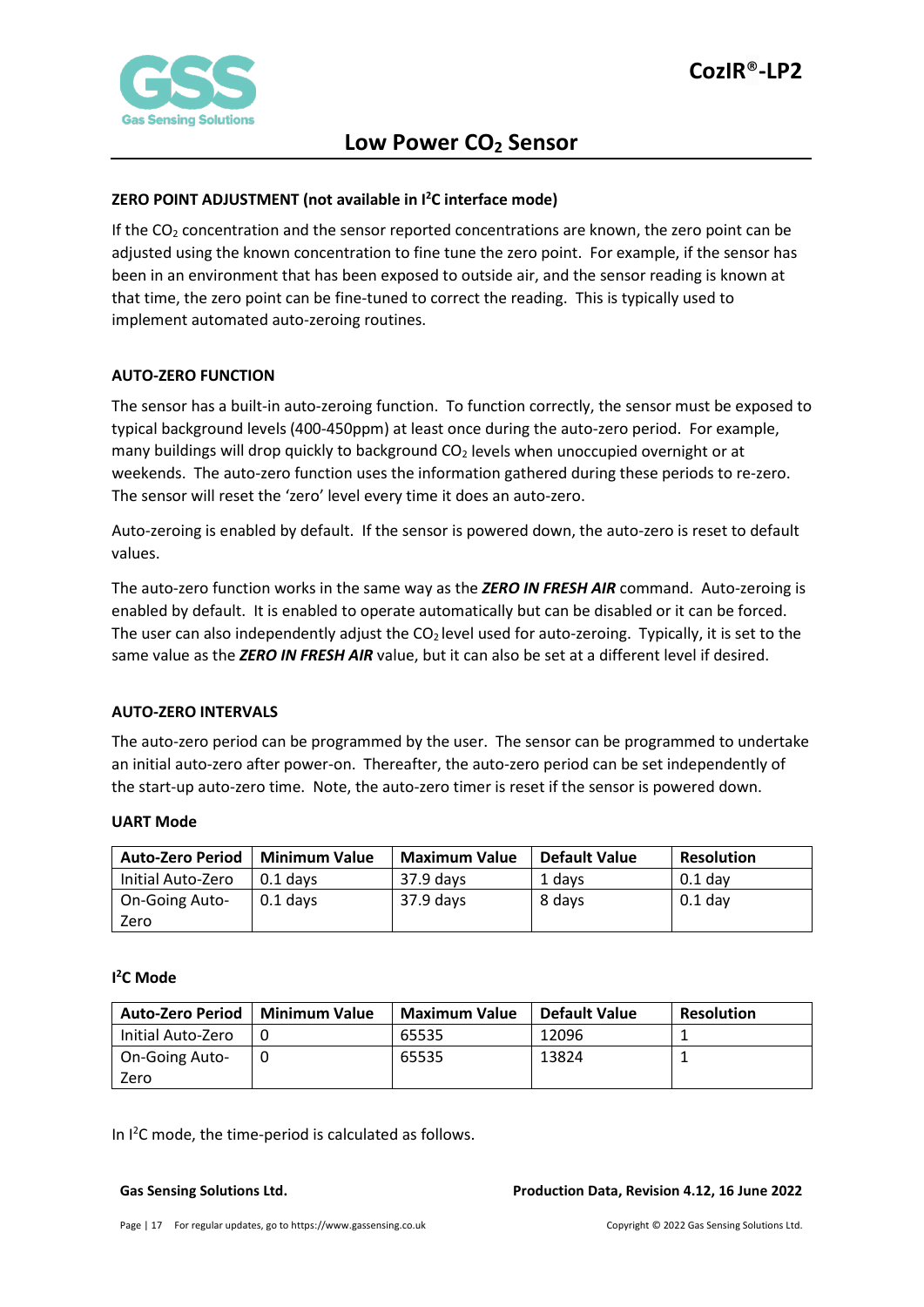

On-going Auto-Zero  $1^2C$  Value = Interval Time x 72

Initial Auto-Zero  $1^2C$  Value = (Interval Time - Initial Time) x 72

All times are in hours.

Example, to set on-going auto-zero to 8 days,  $1^2C$  value = 8 x 24 x 72 = 13824

Example, to set initial auto-zero to 1 day,  $1^2C$  value = (8 x 24 – 1 x 24) x 72 = 12096

In all cases, it is recommended the subsequent auto-zero period is set to >1 day and the initial autozero period set to less than the subsequent auto-zero period.

#### <span id="page-17-0"></span>**AUTO-ZERO LEVEL**

The background concentration will depend on sensor location. Ambient levels are typically in the range of 400ppm - 450ppm. The factory default is set to 400ppm. The user can change the background ambient level used for auto-zeroing. The value is stored in the sensor.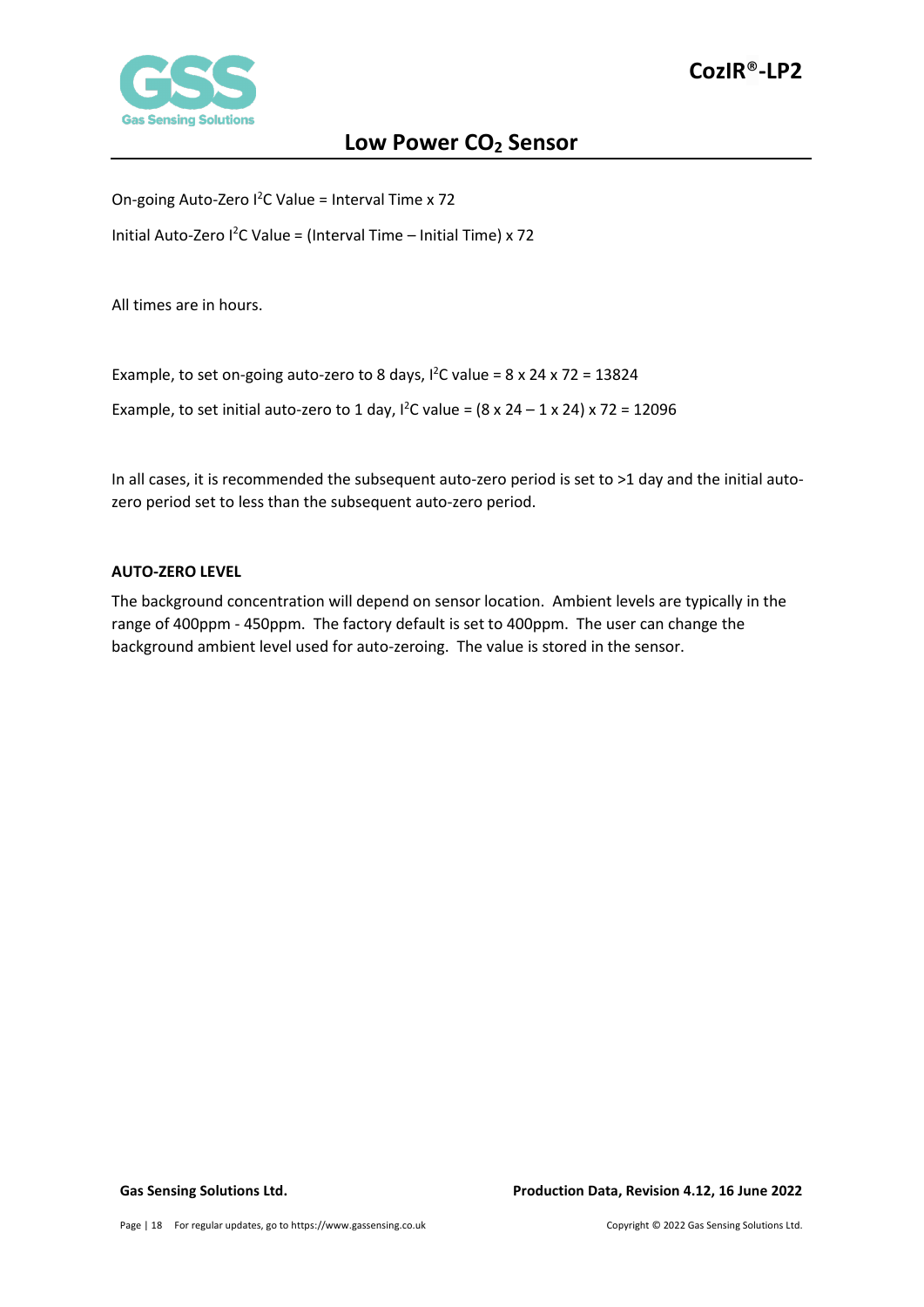

#### <span id="page-18-0"></span>**ALTITUDE COMPENSATION**

NDIR gas sensors detect the concentration of gas by measuring the degree of light absorption by the gas analyte. The degree of light absorption is then converted into a concentration reported by the sensor.

The absorption process is pressure dependent, and a change in pressure will cause a change in the reported gas concentration. As the pressure increases, the reported gas concentration also increases. As the pressure decreases, the reported concentration decreases. This effect takes place at a molecular level and is common to all NDIR gas sensors.

GSS sensors are calibrated at 1013mbar. The reading will vary by approximately 0.14% of reading for each mbar change in barometric pressure.

If the sensor is installed at an elevated altitude, the mean barometric pressure will be lower than 1013mbar. It is possible to configure the sensor to correct for this effect, by setting the altitude compensation value as part of the initial set up process. This will apply a permanent correction to the output of the sensor, depending on the altitude setting selected.

| <b>Altitude</b>   | <b>Altitude</b> | <b>Pressure</b> | Sea Level         | %      | CO <sub>2</sub>    | Compensation |
|-------------------|-----------------|-----------------|-------------------|--------|--------------------|--------------|
| (f <sub>t</sub> ) | (m)             | (mbar)          | <b>Difference</b> | Change | <b>Measurement</b> | Value        |
|                   |                 |                 |                   | per    | Change (%)         |              |
| 0                 | 0               | 1,013           | 0                 | 0.14   | 0                  | 8,192        |
| 500               | 153             | 995             | 18                | 0.14   | 3                  | 8,398        |
| 1,000             | 305             | 977             | 36                | 0.14   | 5                  | 8,605        |
| 1,500             | 458             | 960             | 53                | 0.14   | $\overline{7}$     | 8,800        |
| 2,000             | 610             | 942             | 71                | 0.14   | 10                 | 9,006        |
| 2,500             | 763             | 925             | 88                | 0.14   | 12                 | 9,201        |
| 3,000             | 915             | 908             | 105               | 0.14   | 15                 | 9,396        |
| 3,500             | 1,068           | 891             | 122               | 0.14   | 17                 | 9,591        |
| 4,000             | 1,220           | 875             | 138               | 0.14   | 19                 | 9,775        |
| 4,500             | 1,373           | 859             | 154               | 0.14   | 22                 | 9,958        |
| 5,000             | 1,525           | 843             | 170               | 0.14   | 24                 | 10,142       |
| 6,000             | 1,830           | 812             | 201               | 0.14   | 28                 | 10,497       |
| 7,000             | 2,135           | 782             | 231               | 0.14   | 32                 | 10,841       |
| 8,000             | 2,440           | 753             | 260               | 0.14   | 36                 | 11,174       |
| 9,000             | 2,745           | 724             | 289               | 0.14   | 40                 | 11,506       |
| 10,000            | 3,050           | 697             | 316               | 0.14   | 44                 | 11,816       |

#### <span id="page-18-1"></span>**ALTITUDE COMPENSATION TABLE**

Other altitude compensation values can be calculated using the following formula.

**Comparison Value = 8192 +** 
$$
\left( \frac{
$$
 **See Level Difference** \* **0.14 0.192 3192**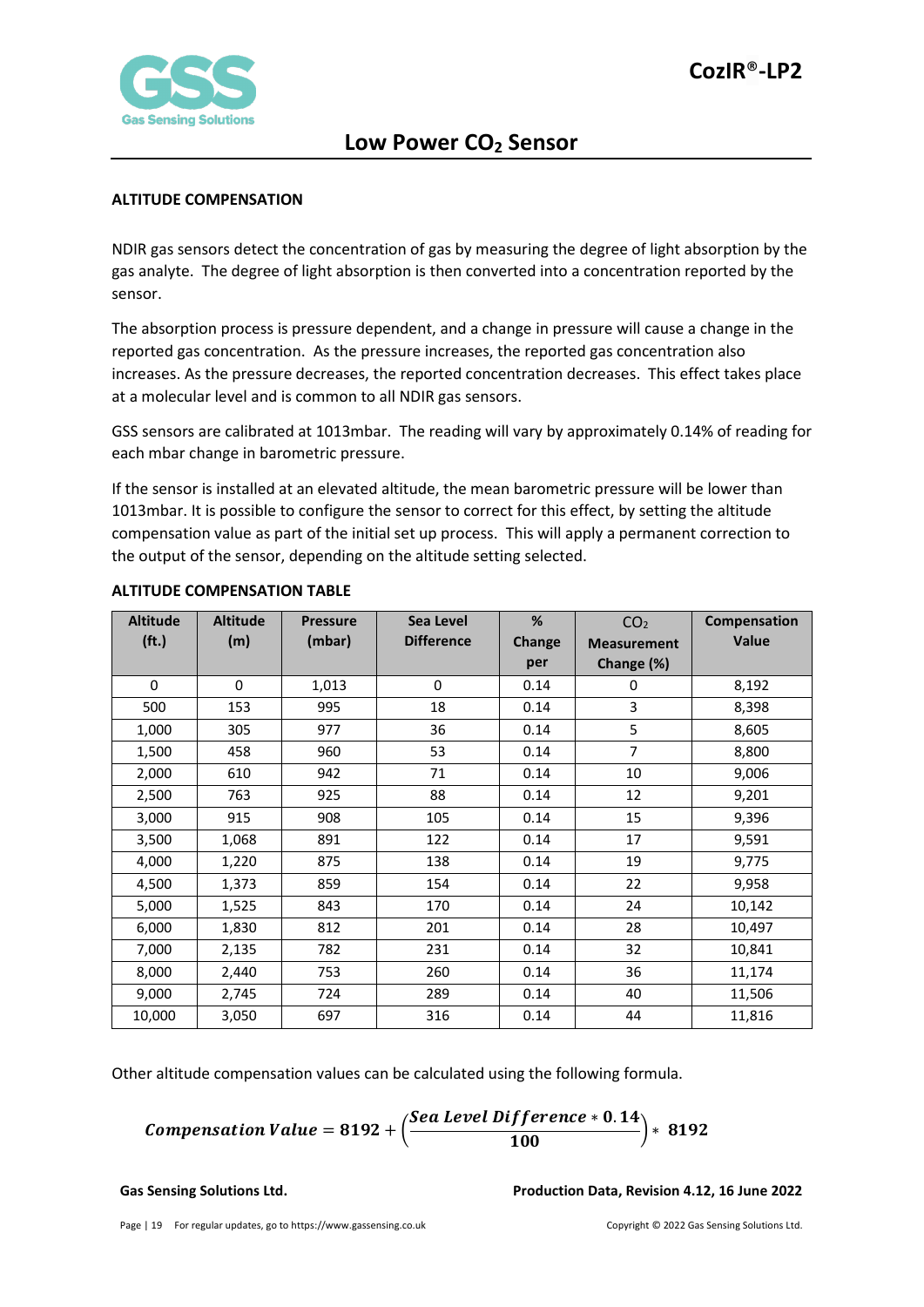

#### <span id="page-19-0"></span>**SELECTION OF CONTROL INTERFACE**

The CozIR®-LP2 is controlled by writing to registers through a serial control interface. The control interface can be configured as a UART or 2-wire  $l^2C$  interface.

Selection of the control interface is done via the I2C\_ENABLE pin. The state of the I2C\_ENABLE pin is sampled at power up only. The status cannot be changed after power up. Setting the I2C\_ENABLE pin low puts the CozIR®-LP2 into I<sup>2</sup>C interface mode. Leaving the I2C\_ENABLE pin floating puts the CozIR®-LP2 into UART control interface mode.

### <span id="page-19-1"></span>**CONTROL INTERFACE TIMING - I 2 C MODE**



| <b>PARAMETER</b>                  | <b>SYMBOL</b>  | <b>MIN</b> | <b>TYP</b> | <b>MAX</b> | <b>UNIT</b> |
|-----------------------------------|----------------|------------|------------|------------|-------------|
| I2C SCL Frequency                 |                | 0          |            | 100        | kHz         |
| I2C SCL Low Pulse-Width           | t1             | 4.7        |            |            | <b>us</b>   |
| I2C SCL High Pulse-Width          | t              | 4.0        |            |            | us          |
| Hold Time (Start Condition)       | $t_3$          | 4.0        |            |            | us.         |
| Setup Time (Start Condition)      | t4             | 4.7        |            |            | us.         |
| Data Setup Time                   | ts             | 250        |            |            | ns          |
| I2C SDA, I2C SCL Rise Time        | t6             |            |            | 1000       | ns          |
| I2C_SDA, I2C_SCL Fall Time        | t <sub>7</sub> |            |            | 300        | ns          |
| Setup Time (Stop Condition)       | tg             | 4.0        |            |            | <b>us</b>   |
| Data Hold Time                    | tq             | 0          |            | 5.0        | us.         |
| Capacitive load for each bus line |                |            |            | 400        | рF          |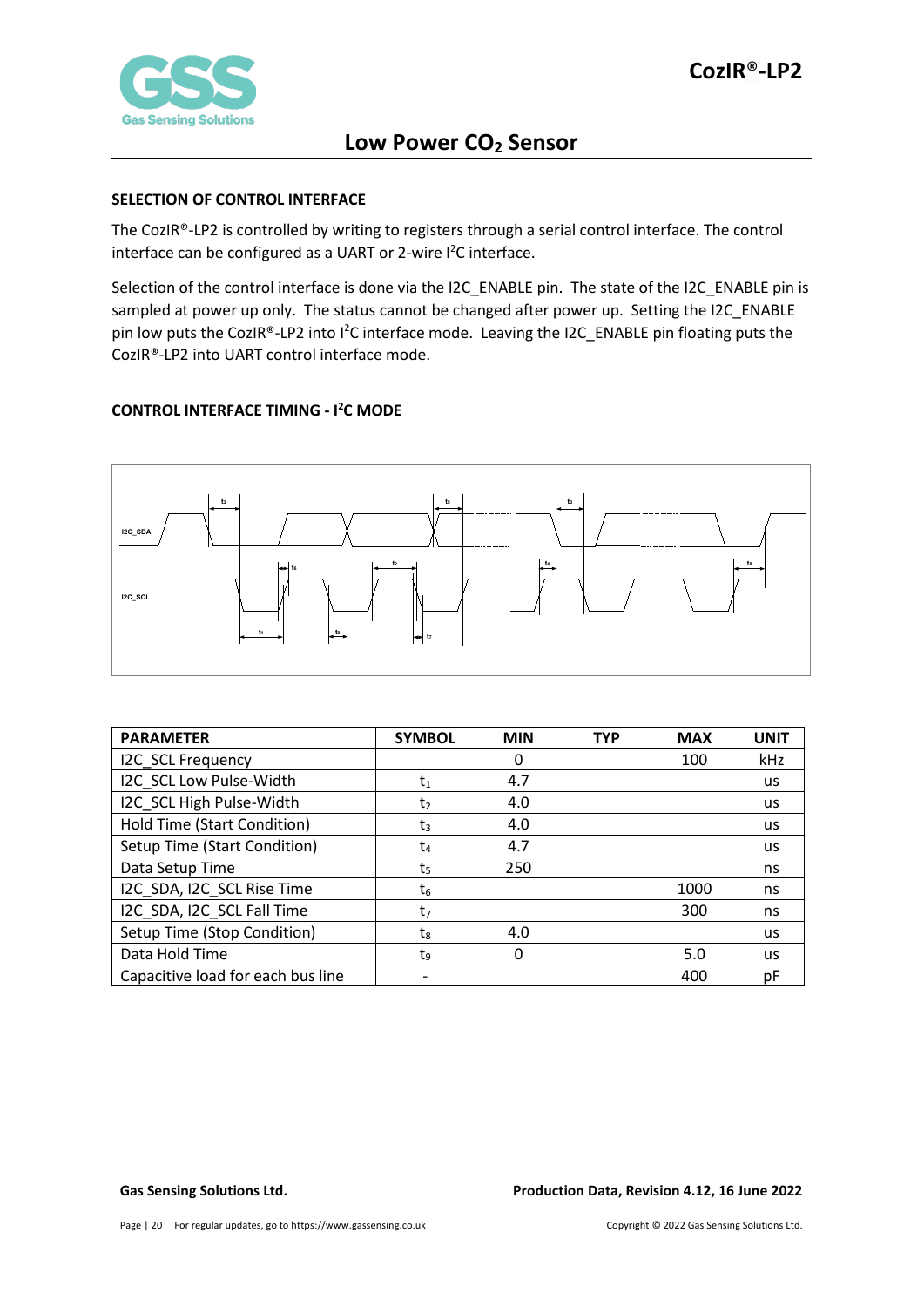

### <span id="page-20-0"></span>**I 2 C INTERFACE MODE**

The CozIR®-LP2 supports software control via a 2-wire serial bus. Many devices can be controlled by the same bus, and each device has a unique 7-bit address (this is not the same as the 8-bit address of each register in the CozIR®-LP2). The CozIR®-LP2 operates as a slave only device.

The controller indicates the start of data transfer with a high to low transition on I2C\_SDA while I2C\_SCL remains high (I<sup>2</sup>C Start condition). This indicates that a device address will follow. All devices on the 2-wire bus respond to the start condition and shift in the next eight bits on I2C\_SDA (7-bit address + Read/Write bit, MSB first). If the device address received matches the address of the CozIR®-LP2 and the R/W bit is '0', indicating a write, then the CozIR®-LP2 responds by pulling I2C SDA low on the next clock pulse (ACK). If the address is not recognised or the R/W bit is '1', the CozIR®-LP2 returns to the idle condition and waits for a new start condition and valid address.

The CozIR®-LP2 acknowledges the correct address by pulling I2C\_SDA low for one clock pulse. The master then sends the address of the register it wishes to read from or write to. Data is either read from or written to in 1 - 4 bytes, most significant byte (MSB) first.

The transfer of data is complete when there is a low to high transition on I2C\_SDA while I2C\_SCLK is high. After receiving a complete address and data sequence the CozIR®-LP2 returns to the idle state and waits for another start condition. If a start or stop condition is detected out of sequence at any point during data transfer (i.e. I2C\_SDA changes while I2C\_SCL is high), the device jumps to the idle condition.

### *The CozIR®-LP2 device address is 0x41.*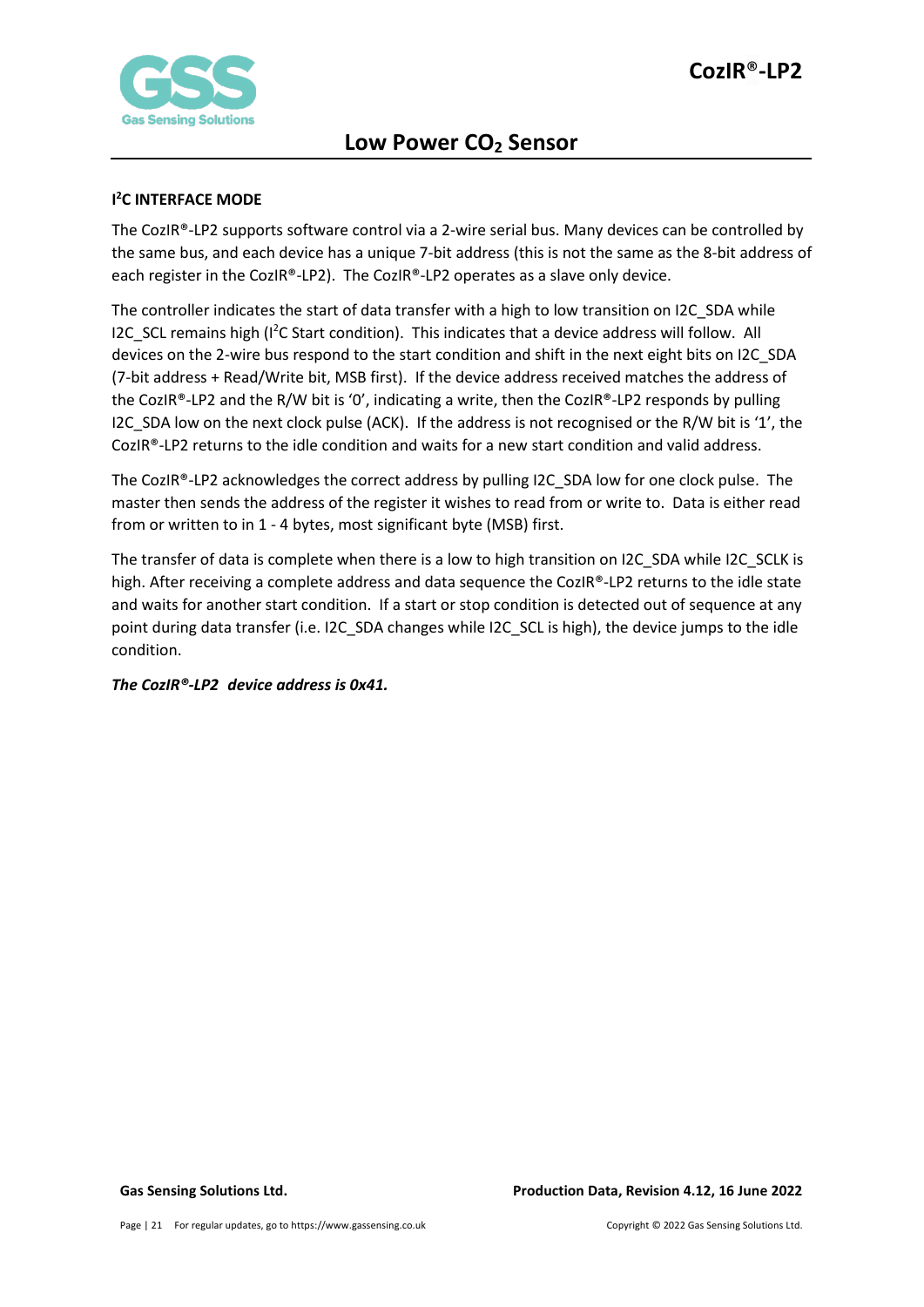

#### <span id="page-21-0"></span>**WRITING TO AN I2 C REGISTER**

The controller (Master) sends a START condition to the sensor. The sensor acknowledges the controller by setting the R/W bit low, indicating it is expecting the controller to write to a register. The controller sends the register address that it wants to write to, and then 1-4 data bytes. Once the controller has completed the operation, it sends the STOP condition.



### <span id="page-21-1"></span>**READING FROM AN I2 C REGISTER**

The controller (Master) sends a START condition to the sensor. The sensor acknowledges the controller by setting the R/W bit high, indicating it is expecting the controller to read from a register. The controller sends the register address that it wants to read from, and then reads out 1-4 data bytes. Once the controller has completed the operation, it sends the STOP condition.

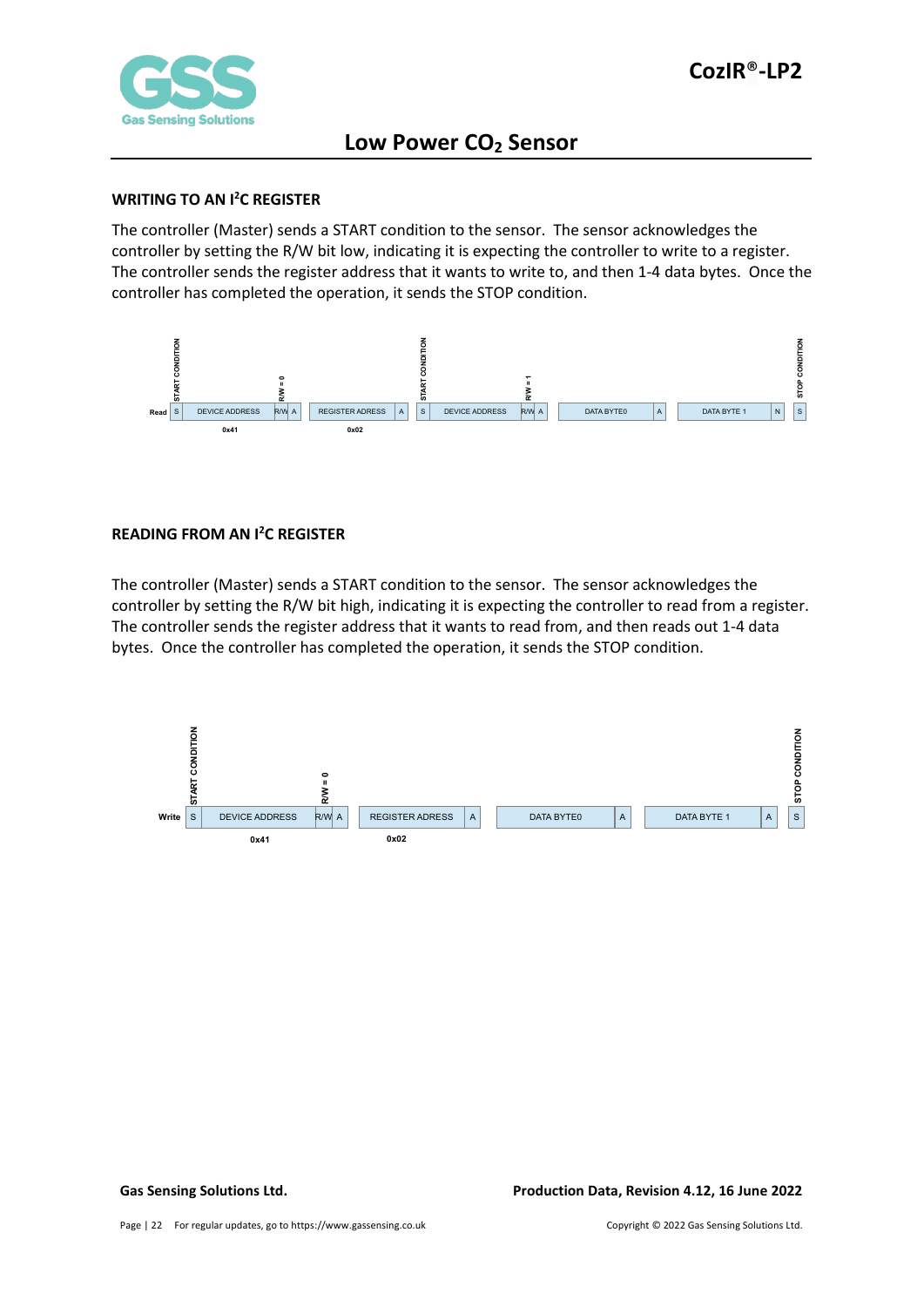

#### <span id="page-22-0"></span>**I 2 C REGISTER MAP SUMMARY**

| <b>REGISTER</b>          | <b>ADDRESS</b> | <b>DESCRIPTION</b>                                 | <b>DEFAULT</b> | <b>RANGE</b>             | <b>Size</b><br>(bytes) | <b>READ/WRITE</b> |
|--------------------------|----------------|----------------------------------------------------|----------------|--------------------------|------------------------|-------------------|
| (0x02)<br>R <sub>2</sub> | 00000010       | CO <sub>2</sub> Level (ppm)                        | N/A            | $0 -$<br>65535           | $\overline{2}$         | <b>READ only</b>  |
| (0x04)<br>R <sub>4</sub> | 00000100       | <b>Digital Filter</b><br>Setting                   | 16             | $1 - 255$                | $\mathbf{1}$           | READ/WRITE*       |
| (0x05)<br>R <sub>5</sub> | 00000101       | Sensor Control<br>Settings                         |                |                          | $\mathbf{1}$           | <b>WRITE only</b> |
| R6 (0x06)                | 00000110       | Auto-Zero Initial<br><b>Interval Period</b>        | 12096          | $0 -$<br>65535           | $\overline{2}$         | READ/WRITE        |
| R8 (0x08)                | 00001000       | Auto-Zero<br><b>Interval Period</b>                | 13824          | $0 -$<br>65535           | $\overline{2}$         | READ/WRITE        |
| R12 (0x0C)               | 00001100       | Auto-Zero Target<br>Level                          | 400ppm         | 0 to full<br>scale       | $\overline{2}$         | READ/WRITE        |
| R18 (0x12)               | 00010010       | Target value for<br>$CO2$ in fresh air<br>(in ppm) | 400ppm         | 0 to full<br>scale       | $\overline{2}$         | READ/WRITE        |
| R20 (0x14)               | 00010100       | Known CO <sub>2</sub><br>Concentration (in<br>ppm) |                | 0 to full<br>scale       | $\overline{2}$         | READ/WRITE        |
| R30 (0x1E)               | 00011110       | Altitude<br><b>Correction Value</b>                | 8192           | 0 <sub>to</sub><br>32768 | $\overline{2}$         | READ/WRITE        |
| R38 (0x26)               | 00100110       | Serial Number                                      | N/A            |                          | 4                      | <b>READ only</b>  |
| R78 (0x4E)               | 01001110       | Auto-Zero<br>Control                               |                |                          | $\mathbf{1}$           | READ/WRITE*       |

\* indicates a sensor zero should be performed after the default values are changed.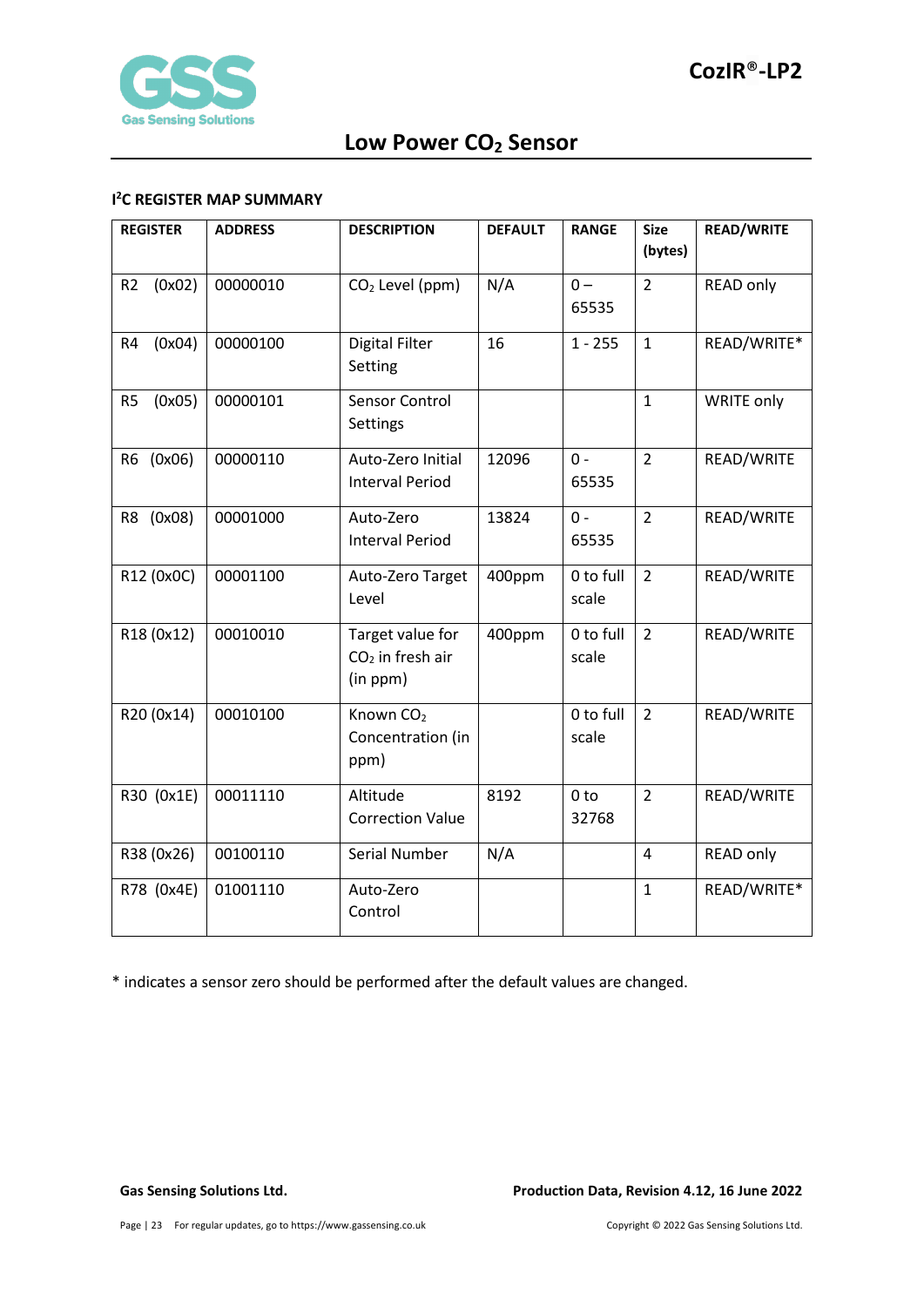

#### <span id="page-23-0"></span>**CO2 LEVEL MEASUREMENT VALUE**

| <b>REGISTER</b>       | <b>ADDRESS</b> | <b>BIT</b> | LABEL | <b>DESCRIPTION</b>  | <b>DEFAULT</b> | <b>READ/WRITE</b> |
|-----------------------|----------------|------------|-------|---------------------|----------------|-------------------|
| R <sub>2</sub> (0x02) | 00000010       | 15:0       |       | $CO2$ level, in ppm |                | Read only         |

The measured CO<sub>2</sub> level is read from Register R2, 2 bytes, MSB first. The value is CO<sub>2</sub> level in ppm.

#### <span id="page-23-1"></span>**DIGITAL FILTER**

| <b>REGISTER</b> | <b>ADDRESS</b> | BIT | LABEL         | <b>DESCRIPTION</b>        | <b>DEFAULT</b> | <b>READ/WRITE</b> |
|-----------------|----------------|-----|---------------|---------------------------|----------------|-------------------|
| R4 (0x04)       | 00000100       | 7:0 | <b>FILTER</b> | Digital filter<br>setting | 00010000       | Read/Write        |

#### <span id="page-23-2"></span>**AUTO-ZERO CONTROL**

| <b>REGISTER</b> | <b>ADDRESS</b> | <b>BIT</b>   | <b>LABEL</b> | <b>DESCRIPTION</b>                                                                                                                                                                         | <b>DEFAULT</b> | <b>READ/WRITE</b> |
|-----------------|----------------|--------------|--------------|--------------------------------------------------------------------------------------------------------------------------------------------------------------------------------------------|----------------|-------------------|
| R5 (0x05)       | 00000101       | $\mathbf{0}$ | Air<br>Zero  | Sets the zero point assuming the<br>sensor is in 400ppm CO <sub>2</sub> . Write<br>the measured CO <sub>2</sub> level into<br>Register 18<br>000000000: No Zero<br>000000001: Zero         | 00000000       | Write             |
|                 |                | 2            | X Zero       | Sets the zero point with the<br>sensor in a known concentration<br>of CO <sub>2</sub> . Write the target ppm<br>concentration into Register 20.<br>00000000: No X Zero<br>00000010: X Zero | 00000000       | Write             |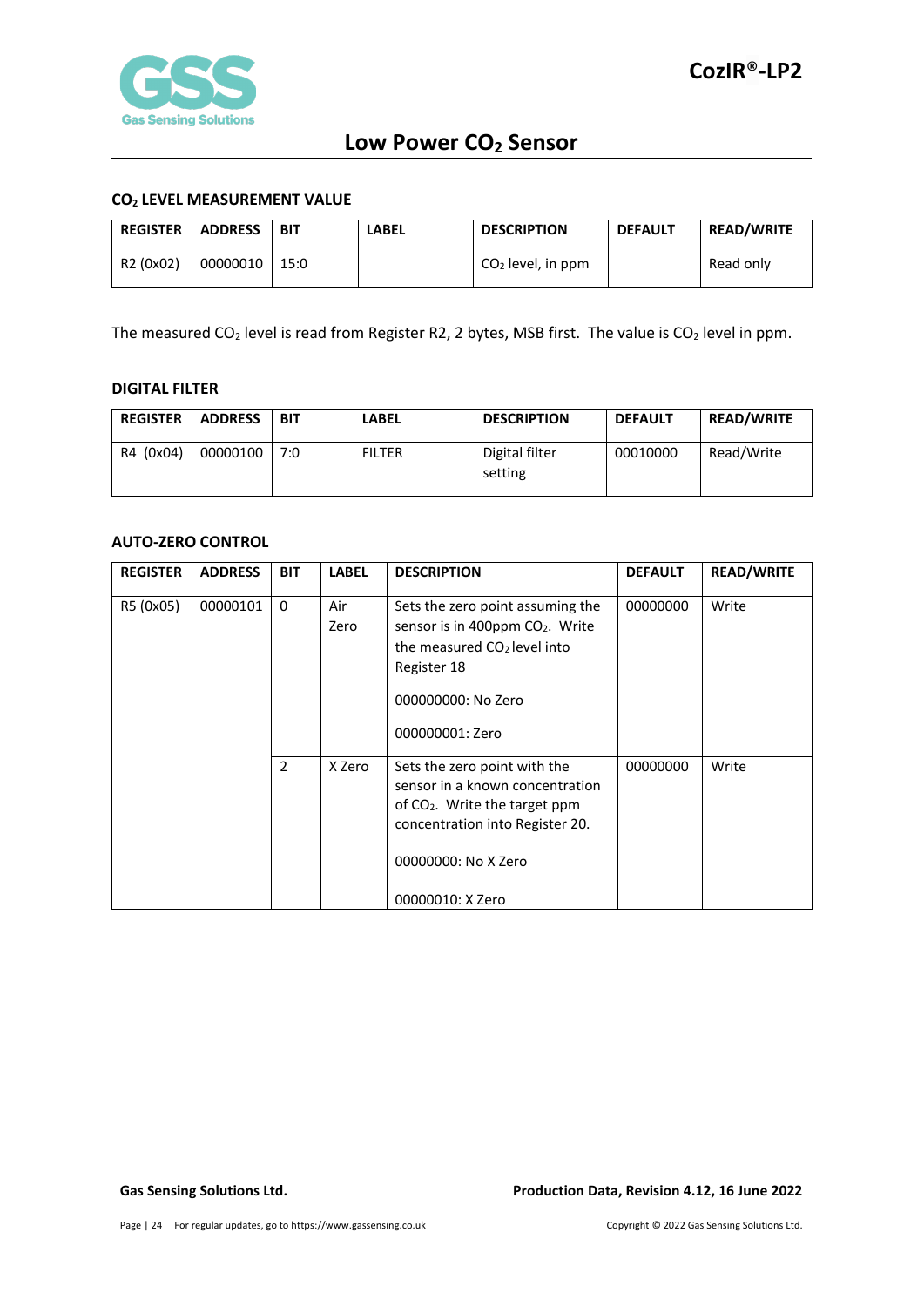

#### <span id="page-24-0"></span>**AUTO-ZERO INITIAL INTERVAL PERIOD**

| <b>REGISTER</b> | <b>ADDRESS</b> | BIT  | <b>LABEL</b> | <b>DESCRIPTION</b>         | <b>DEFAULT</b> | <b>READ/WRITE</b> |
|-----------------|----------------|------|--------------|----------------------------|----------------|-------------------|
| R6 (0x06)       | 00000110       | 15:0 |              | Sets the auto-zero initial | 10111101000000 | Read/Write        |
|                 |                |      |              | interval count period.     |                |                   |
|                 |                |      |              | Each count is 0.5s.        |                |                   |

#### <span id="page-24-1"></span>**AUTO-ZERO INTERVAL PERIOD**

| <b>REGISTER</b> | <b>ADDRESS</b> | BIT  | <b>LABEL</b> | <b>DESCRIPTION</b>                    | <b>DEFAULT</b> | <b>READ/WRITE</b> |
|-----------------|----------------|------|--------------|---------------------------------------|----------------|-------------------|
| R8 (0x08)       | 00001000       | 15:0 |              | Sets the auto-zero<br>interval period | 11011000000000 | Read/Write        |

#### <span id="page-24-2"></span>**AUTO-ZERO TARGET VALUE**

| <b>REGISTER</b>           | <b>ADDRESS</b> | BIT  | <b>LABEL</b> | <b>DESCRIPTION</b>                                                      | <b>DEFAULT</b> | <b>READ/WRITE</b> |
|---------------------------|----------------|------|--------------|-------------------------------------------------------------------------|----------------|-------------------|
| R <sub>12</sub><br>(0x0C) | 00000010       | 15:0 |              | Sets the target value for $CO2$<br>level when doing an auto-<br>zeroing | 110010000      | Read/Write        |

The user can independently set the target value for  $CO<sub>2</sub>$  used for an auto-zero event. The default is 400ppm.

### <span id="page-24-3"></span>**ZERO IN FRESH AIR**

| <b>REGISTER</b>           | <b>ADDRESS</b> | BIT  | <b>LABEL</b> | <b>DESCRIPTION</b>                     | <b>DEFAULT</b> | <b>READ/WRITE</b> |
|---------------------------|----------------|------|--------------|----------------------------------------|----------------|-------------------|
| R <sub>18</sub><br>(0x12) | 00010010       | 15:0 |              | Target value for $CO2$ in fresh<br>air | 110010000      | Read/Write        |

The target value for  $CO<sub>2</sub>$  in fresh air is stored in register 18. The default is 400ppm.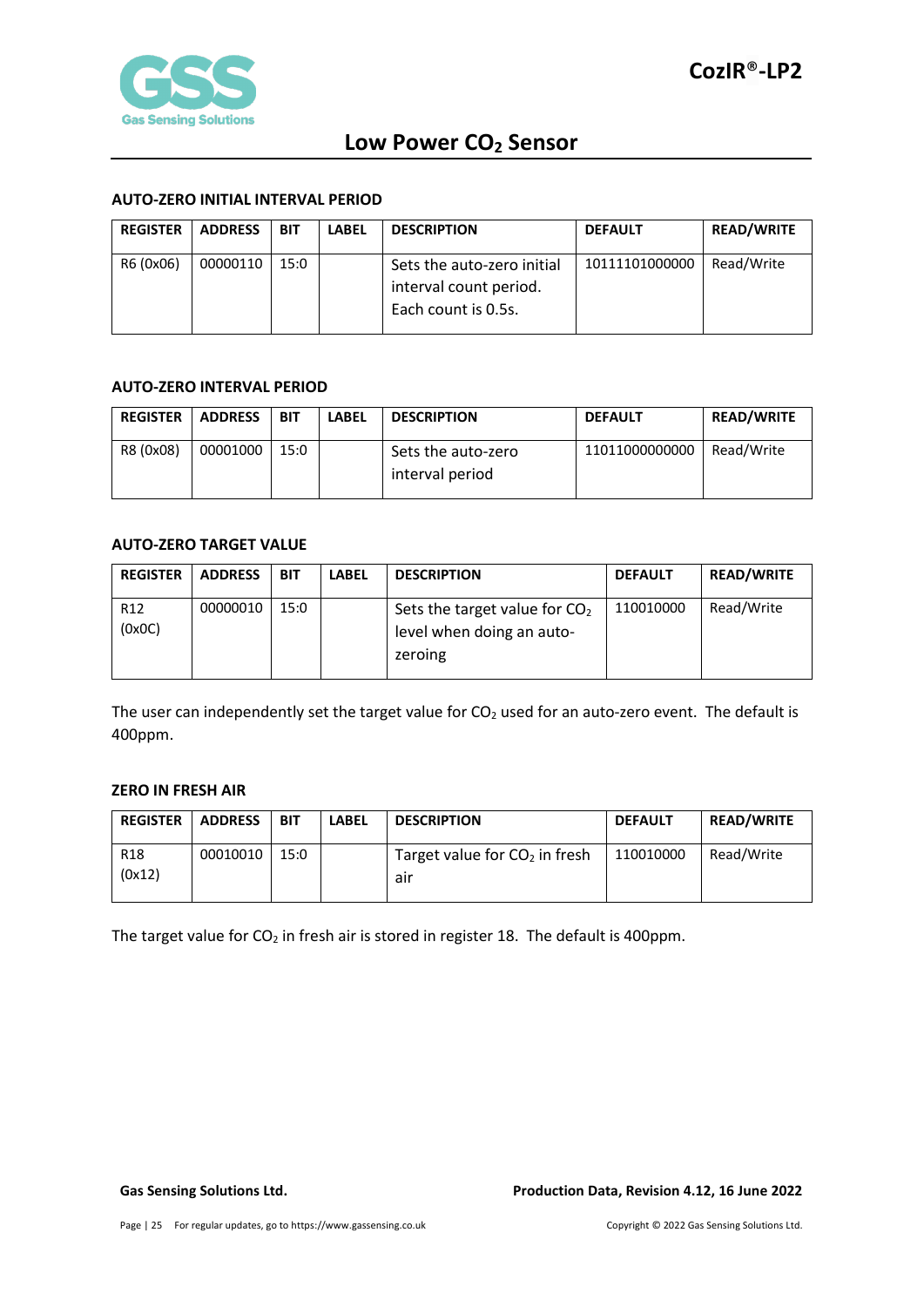

#### <span id="page-25-0"></span>**ZERO IN A KNOWN GAS CONCENTRATION**

| <b>REGISTER</b>           | <b>ADDRESS</b> | BIT  | <b>LABEL</b> | <b>DESCRIPTION</b>           | <b>DEFAULT</b> | <b>READ/WRITE</b> |
|---------------------------|----------------|------|--------------|------------------------------|----------------|-------------------|
| R <sub>20</sub><br>(0x14) | 00010100       | 15:0 | X Zero       | $CO2$ concentration (in ppm) |                | Read/Write        |

Stores the target ppm concentration of  $CO<sub>2</sub>$  gas. All  $CO<sub>2</sub>$  values are in ppm.  $CO<sub>2</sub>$  level is a two-byte value, MSB first.

#### <span id="page-25-1"></span>**ALTITUDE COMPENSATION**

| <b>REGISTER</b> | <b>ADDRESS</b> | BIT  | LABEL           | <b>DESCRIPTION</b> | <b>DEFAULT</b> | <b>READ/WRITE</b> |
|-----------------|----------------|------|-----------------|--------------------|----------------|-------------------|
| <b>R30</b>      | 00011110       | 15:0 | <b>ALTITUDE</b> | Altitude level     | 10000000000000 | Read/Write        |
| (0x1E)          |                |      |                 | compensation value |                |                   |

#### <span id="page-25-2"></span>**SERIAL NUMBER**

| <b>REGISTER</b> | <b>ADDRESS</b> | BIT  | <b>LABEL</b>  | <b>DESCRIPTION</b>    | <b>DEFAULT</b> | <b>READ/WRITE</b> |
|-----------------|----------------|------|---------------|-----------------------|----------------|-------------------|
| <b>R38</b>      | 00100110       | 31:0 | SERIAL        | Unique sensor serial  |                | Read only         |
| (0x26)          |                |      | <b>NUMBER</b> | number, 32-digit code |                |                   |
|                 |                |      |               |                       |                |                   |

#### <span id="page-25-3"></span>**AUTO-ZERO CONTROL**

| <b>REGISTER</b> | <b>ADDRESS</b> | <b>BIT</b> | <b>LABEL</b> | <b>DESCRIPTION</b>                                                 | <b>DEFAULT</b> | <b>READ/WRITE</b> |
|-----------------|----------------|------------|--------------|--------------------------------------------------------------------|----------------|-------------------|
| R78<br>(0x4E)   | 01001110       | 7:0        | AUTO<br>CAL  | Auto-zero control<br>$00000000 = Disabled$<br>$00000010 =$ Enabled | 00000010       | Read/Write        |

To force an auto-zeroing sequence, do the following.

- Set R78 to Enabled
- Set R12 auto-zero to target level, or leave at its default setting
- Set R8 interval period to zero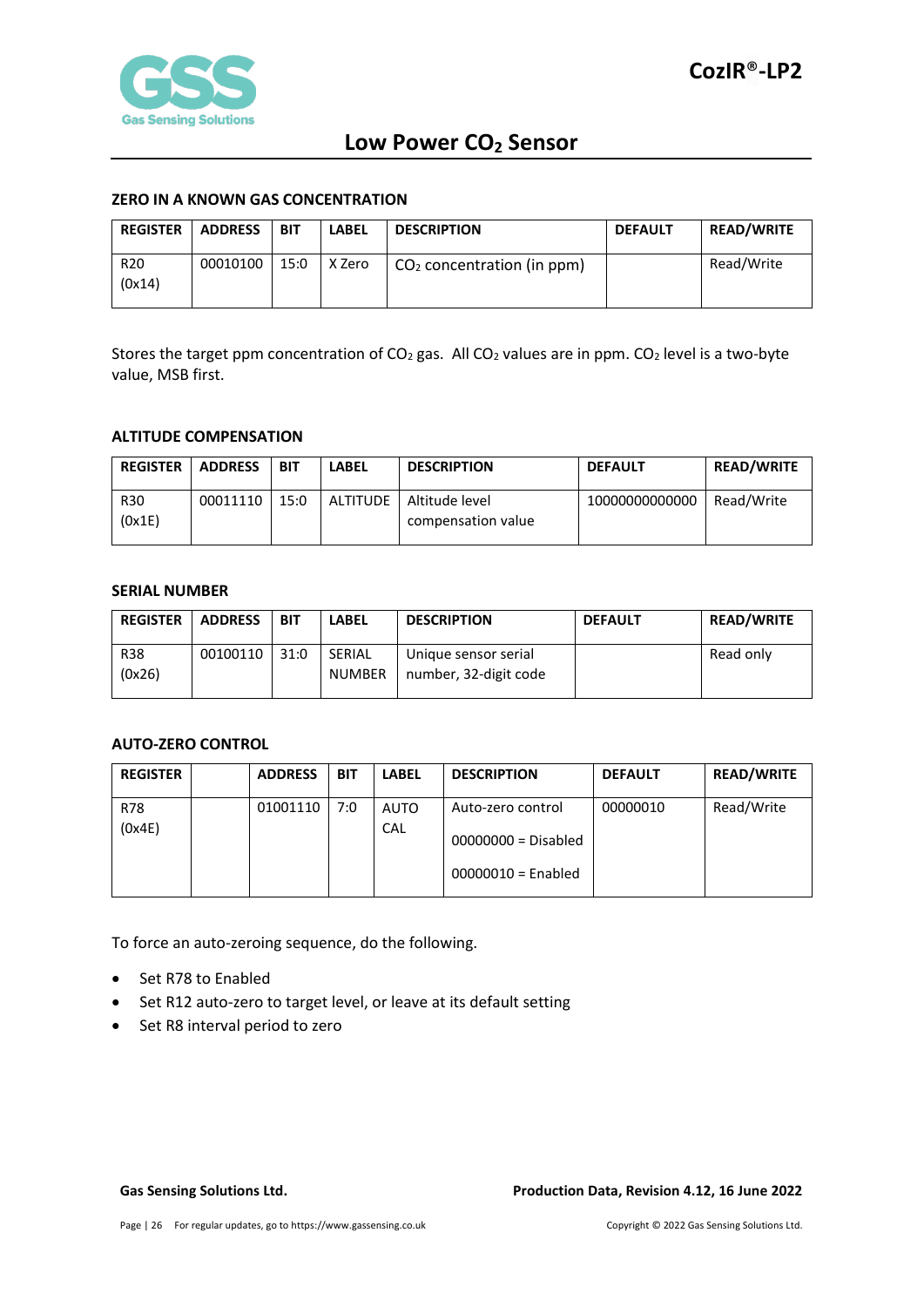

#### <span id="page-26-0"></span>**CONNECTION DIAGRAM FOR I2 C INTERFACE**

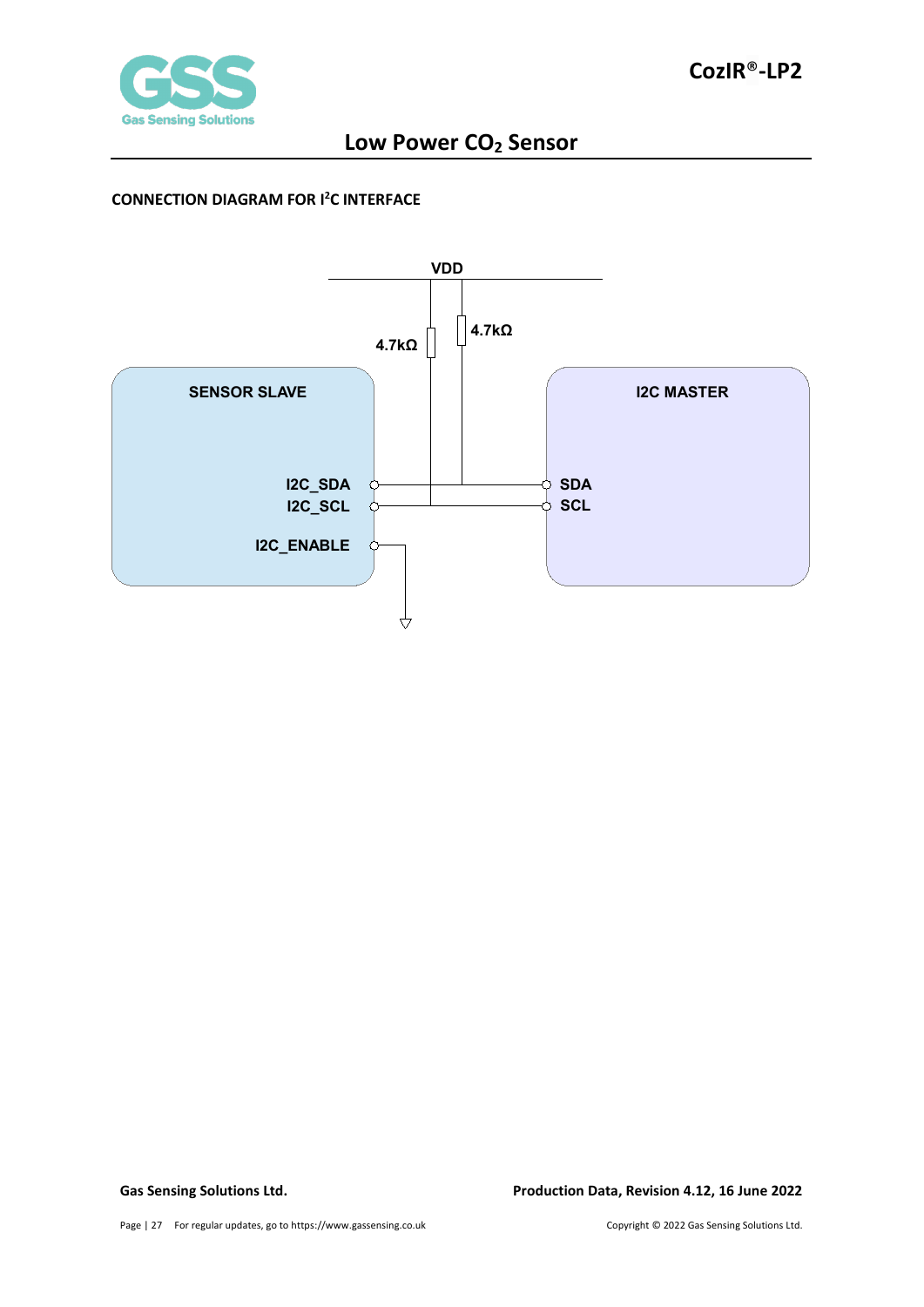

#### <span id="page-27-0"></span>**UART INTERFACE MODE**

Leaving the I<sup>2</sup>C\_ENABLE pin floating puts the CozIR®-LP2 into UART control interface mode. The status of the  $l^2C$  ENABLE is only sampled at power up.

The **Rx\_In** and **Tx\_Out** pins are normally high, suitable for direct connection to a UART. If the sensor is to be read by a true RS232 device (e.g. a PC), it is necessary to use a level converter to step up/down the voltage and invert the signal.

#### <span id="page-27-1"></span>**CONTROL INTERFACE TIMING - UART MODE**

| <b>PARAMETER</b>      | <b>SYMBOL</b> | <b>MIN</b> | <b>TYP</b> | <b>MAX</b> | <b>UNIT</b> |
|-----------------------|---------------|------------|------------|------------|-------------|
| Baud Rate (Fixed)     |               |            | 9,600      |            | Bits/s      |
| Data Bits             |               |            |            |            |             |
| Parity                |               |            | None       |            |             |
| <b>Stop Bits</b>      |               |            |            |            |             |
| Hardware Flow Control |               |            | None       |            |             |

#### <span id="page-27-2"></span>**UART COMMAND PROTOCOL**

All UART commands must be terminated with a carriage return and line feed <CR><LF>, hex 0x0D 0x0A. In this document, this is shown as  $\{\r \}$ n'. UART commands that take a parameter always have a space between the letter and the parameter. The sensor will respond with a '?' if a command is not recognised. The two most common causes are missing spaces or missing <CR><LF> terminators.

All command communications are in ASCII and are terminated by carriage return, line feed (0x0D 0x0A). This document uses the protocol "\r\n" to indicate the carriage return line feed. All responses from the sensor, including measurements, have a leading space (ASCII character 32).

The character '#' represents an ASCII representation of a numeric character (0-9). Note there is a space between the first letter and any parameter. For example, the X command reads "X space 2000 carriage return line feed".

#### <span id="page-27-3"></span>**UART OPERATION**

When initially powered, the sensor will immediately start to transmit a  $CO<sub>2</sub>$  reading on receiving any character. The sensor will also output a reading based on receiving any character, used mostly when in K 2 mode.

The  $CO<sub>2</sub>$  measurement is reported as:

*Z #####\r\n*

where  $Z$   $\#H$ ## shows the  $CO<sub>2</sub>$  concentration.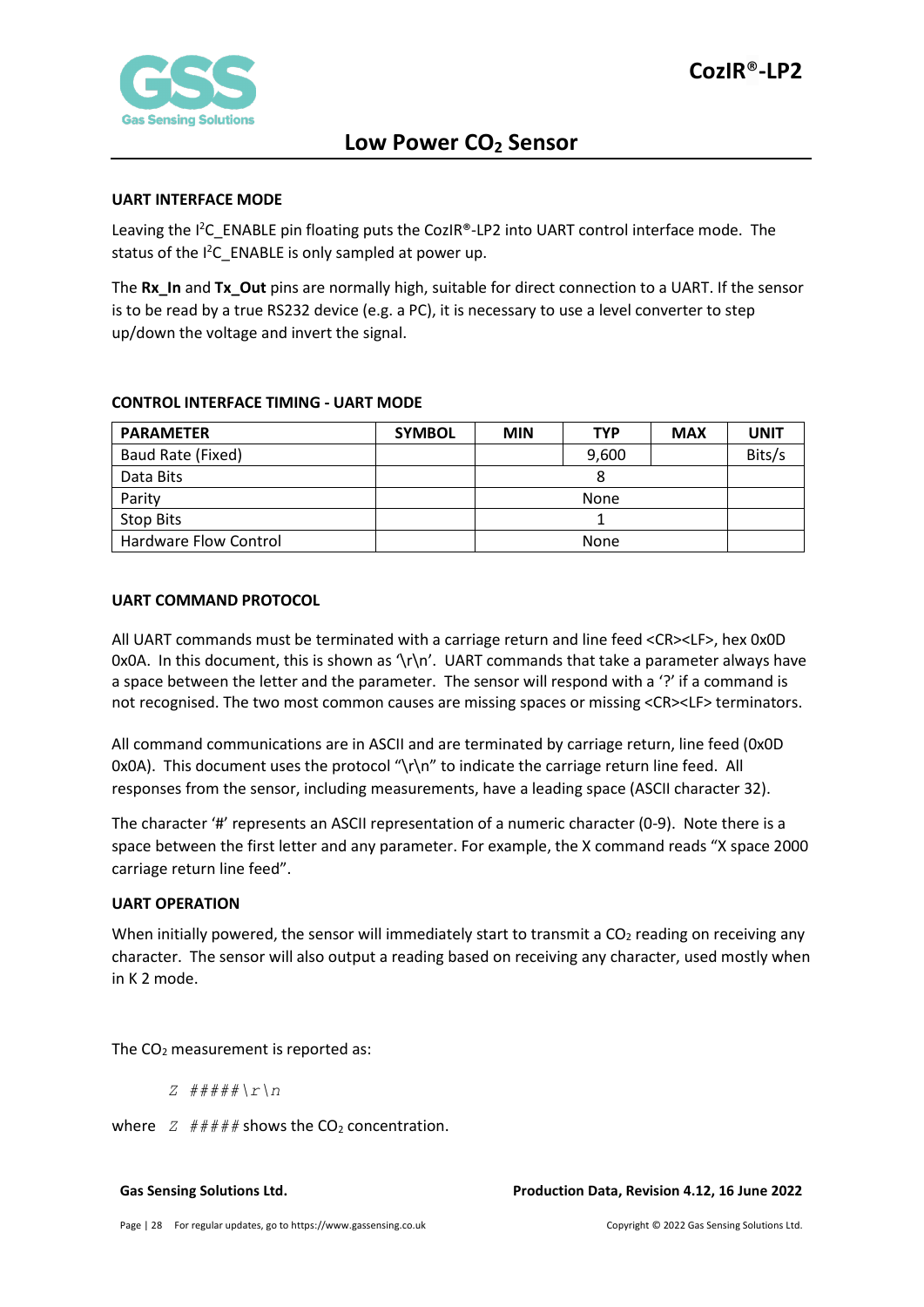

Note that all outputs from the sensor have a leading space.

#### <span id="page-28-0"></span>**METHOD OF OPERATION**

After power is applied to the CozIR-LP2®, the sensor will automatically start to take  $CO<sub>2</sub>$ measurements using the Mode 1 default settings, where the sensor is pre-programmed to send CO<sub>2</sub> measurement data at 2 readings per second. The measurement rate is fixed at 2 readings per second at 9600 baud rate. The sensor will return the previous  $CO<sub>2</sub>$  measurement results if the user requests more frequent measurements. The CozIR-LP2® has 3 potential modes of operation.

#### <span id="page-28-1"></span>**MODE 0 COMMAND MODE**

In this mode, the sensor is in a SLEEP mode, waiting for commands. No measurements are made. There is no latency in command responses. All commands that report measurements or alter the zero-point settings are disabled in Mode 0. Mode 0 is NOT retained after power cycling.

#### <span id="page-28-2"></span>**MODE 1 STREAMING MODE**

This is the factory default setting. Measurements are reported twice per second. Commands are processed when received, except during measurement activity, so there may be a time delay of up to 100ms in responding to commands.

#### <span id="page-28-3"></span>**MODE 2 POLLING MODE**

In polling mode, the sensor only reports readings when requested. The sensor will continue to take measurements in the background, but the output stream is suppressed until data is requested. The sensor will always power up in streaming or polling mode, whichever mode was used before the power cycle.

#### <span id="page-28-4"></span>**K COMMAND**

| <b>Command</b> | Use                                                                                       | <b>Default</b> | Range | Example | Response    | <b>Comments</b>  |
|----------------|-------------------------------------------------------------------------------------------|----------------|-------|---------|-------------|------------------|
| $K$ #\r\n      | Switches the<br>sensor between<br>different control<br>modes, K1, K2 or<br>K <sub>3</sub> |                |       | $K 1\$  | K 00001\r\n | See 'K' Commands |

#### <span id="page-28-5"></span>**K COMMAND (0x4B)**

| <b>Description</b> | Sets the control interface mode                                        |  |  |  |
|--------------------|------------------------------------------------------------------------|--|--|--|
| <b>Syntax</b>      | ASCII character 'K', SPACE, mode number, terminated by 0x0D 0x0A (CR & |  |  |  |
|                    | LF)                                                                    |  |  |  |
| Example            | $K 1\$                                                                 |  |  |  |
| Response           | K 00001\r\n<br>(this number is variable)                               |  |  |  |

#### **Gas Sensing Solutions Ltd. Production Data, Revision 4.12, 16 June 2022**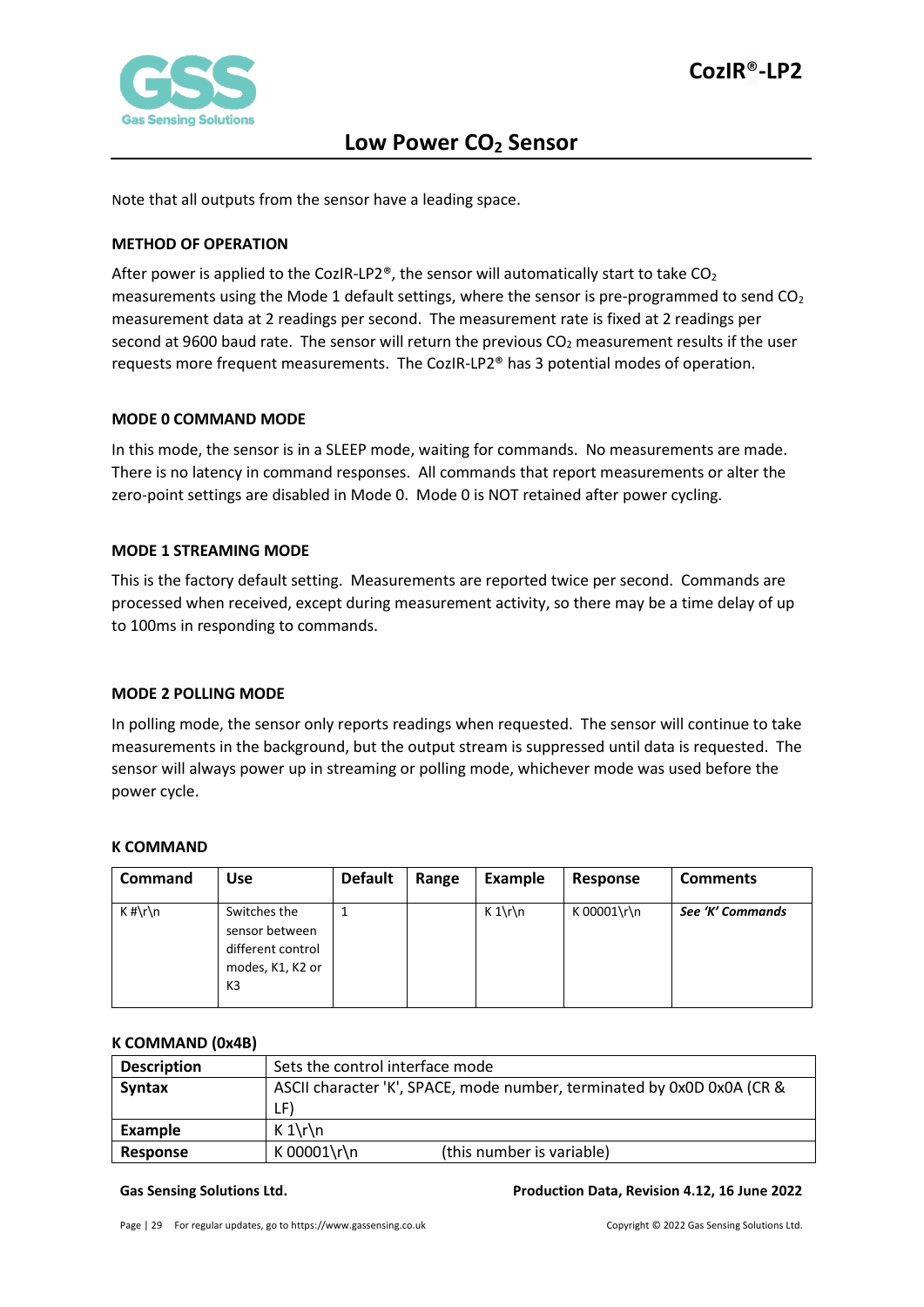

#### <span id="page-29-0"></span>**MEASUREMENT DATA OUTPUTS**

The CozIR®-LP2 sensor can be configured to provide filtered and unfiltered  $CO<sub>2</sub>$  data as a single string of data. The number of data sets being sent by the sensor is configurable using the 'M' command. Up to 5 different data sets can be transmitted in one string.

| <b>UART</b><br><b>Command</b> | <b>Use</b>                                                                                                 | <b>Default</b> | Range | <b>Example</b>         | Response    | <b>Comments</b>                                                         |
|-------------------------------|------------------------------------------------------------------------------------------------------------|----------------|-------|------------------------|-------------|-------------------------------------------------------------------------|
| M #####\r\n                   | Sets the number of<br>measurement data<br>types output by<br>the sensor. Set<br>##### to the mask<br>value | M 00006\r\n    |       | See "Output<br>Fields" | M #####\r\n | Sets the number of<br>measurement data<br>types output by<br>the sensor |

| <b>Measurement Parameter</b> | <b>Field Identifier</b> | <b>Mask Value</b> |
|------------------------------|-------------------------|-------------------|
| $CO2$ (Filtered)             |                         |                   |
| $CO2$ (Unfiltered)           |                         |                   |

The  $CO<sub>2</sub>$  measurement string is reported as:

```
Z ##### z #####\r\n
```
where

 $Z \neq #\# \# \#$  shows the CO<sub>2</sub> concentration after digitally filtering

and

 $z$  ##### shows the instantaneous  $CO<sub>2</sub>$  concentration without any digital filtering.

The required mask value is the sum of the 'Mask Value' for each field required. To output filtered and unfiltered  $CO<sub>2</sub>$  data, set M=6.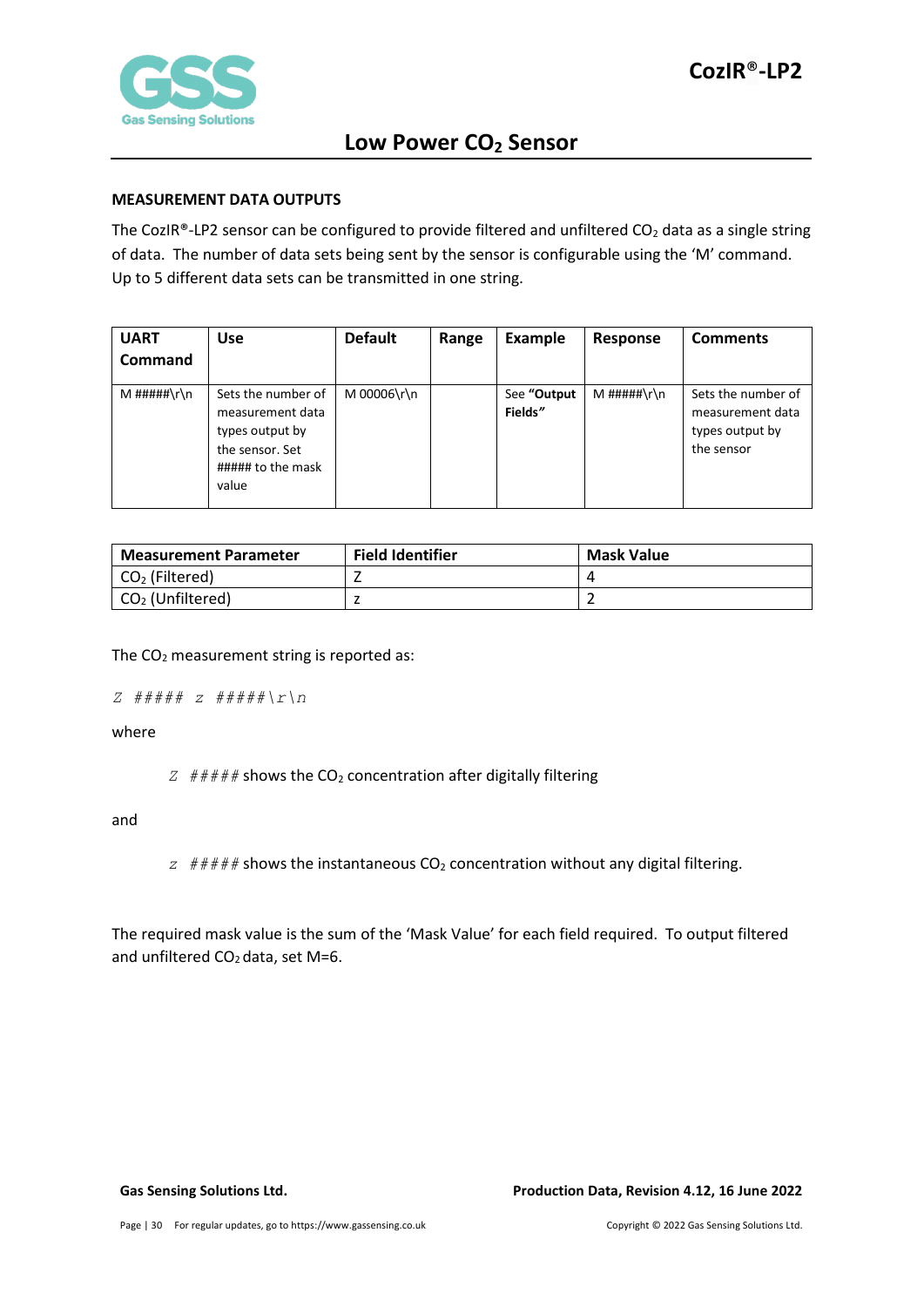

#### <span id="page-30-0"></span>**UART INTERFACE SUMMARY**

| <b>Syntax</b>    | <b>Use</b>                                 | <b>Example</b> | Response          | <b>Comments</b>                |
|------------------|--------------------------------------------|----------------|-------------------|--------------------------------|
| A ###\r\n        | Set value of the                           | A $16\r\ln$    | A 00016\r\n       | See "Digital Filter"           |
|                  | digital filter                             |                |                   |                                |
| a\r\n            | Return the value of                        | a\r\n          | a 00016\r\n       | See "Digital Filter"           |
|                  | the digital filter                         |                |                   |                                |
| $G\r\ln$         | Zero-point setting                         | $G\r\ln$       | G 33000\r\n       | See "Zero Point                |
|                  | using fresh air                            |                |                   | Setting"                       |
| $K$ #\r\n        | Switches the sensor                        | $K 1\r \n$     | K 00001\r\n       |                                |
|                  | between different                          |                |                   |                                |
|                  | modes                                      |                |                   |                                |
| M ###\r\n        | Sets the number of                         | $M_6\r\ln$     | M 00006\r\n       | See "Measurement               |
|                  | measurement data                           |                |                   | Data Outputs"                  |
|                  | types output by the                        |                |                   |                                |
| P $8$ ###\r\n    | sensor<br>Sets value of CO <sub>2</sub>    | $P 8 1\$ r\n   |                   | Two-byte value,                |
| $P 9$ #\r\n      | background                                 | P 9 144\r\n    |                   | $P 8 = MSB$                    |
|                  | concentration in ppm                       |                |                   | $P_9 = LSB$                    |
|                  | for auto-zeroing                           |                |                   |                                |
|                  |                                            |                |                   | 400ppm in the                  |
|                  |                                            |                |                   | example                        |
| P 10 $\#$ ##\r\n | Sets value of CO <sub>2</sub>              | P 10 1\r\n     |                   | Two-byte value,                |
| P 11 #\r\n       | background                                 | P 11 144\r\n   |                   | $P 10 = MSB$                   |
|                  | concentration in ppm                       |                |                   | $P 11 = LSB$                   |
|                  | used for zero-point                        |                |                   |                                |
|                  | setting in fresh air.                      |                |                   | 400ppm in the                  |
|                  |                                            |                |                   | example                        |
| $Q\Gamma\$       | Reports the latest                         | Q\r\n          | H 12345 T 12345 Z |                                |
|                  | measurement data                           |                | 00010\r\n         |                                |
|                  | types, as defined by                       |                |                   |                                |
|                  | 'M'                                        |                |                   |                                |
| S#####\r\n       | Sets the altitude                          | S 8192\r\n     | S 08192\r\n       | See "Altitude                  |
| s\r\n            | compensation value<br>Returns the altitude | s\r\n          |                   | Compensation"<br>See "Altitude |
|                  | compensation value                         |                | s 08192\r\n       | Compensation"                  |
| U\r\n            | Zero-point setting                         | U\r\n          | U 33000\r\n       | See "Zero Point                |
|                  | using nitrogen                             |                |                   | Setting"                       |
| u #####\r\n      | Manual setting of the                      | u 32997\r\n    | u 32997\r\n       | See "Zero Point                |
|                  | zero point.                                |                |                   | Setting"                       |
| $X$ #####\r\n    | Zero-point setting                         | X 2000\r\n     | X 32997\r\n       | See "Zero Point                |
|                  | using a known gas                          |                |                   | Setting"                       |
|                  | calibration                                |                |                   |                                |
| Y\r\n            | Returns firmware                           | Y\r\n          | Returns two lines |                                |
|                  | version and sensor                         |                |                   |                                |
|                  | serial number                              |                |                   |                                |
| Z\r\n            | Returns the most                           | $Z\rr\n$       | Z 00521\r\n       |                                |
|                  | recent filtered CO <sub>2</sub>            |                |                   |                                |
|                  | measurement in ppm                         |                |                   |                                |
| z\r\n            | Returns the most                           | z\r\n          | Z 00521\r\n       |                                |
|                  | recent unfiltered CO <sub>2</sub>          |                |                   |                                |
|                  | measurement in ppm                         |                |                   |                                |

#### **Gas Sensing Solutions Ltd. Production Data, Revision 4.12, 16 June 2022**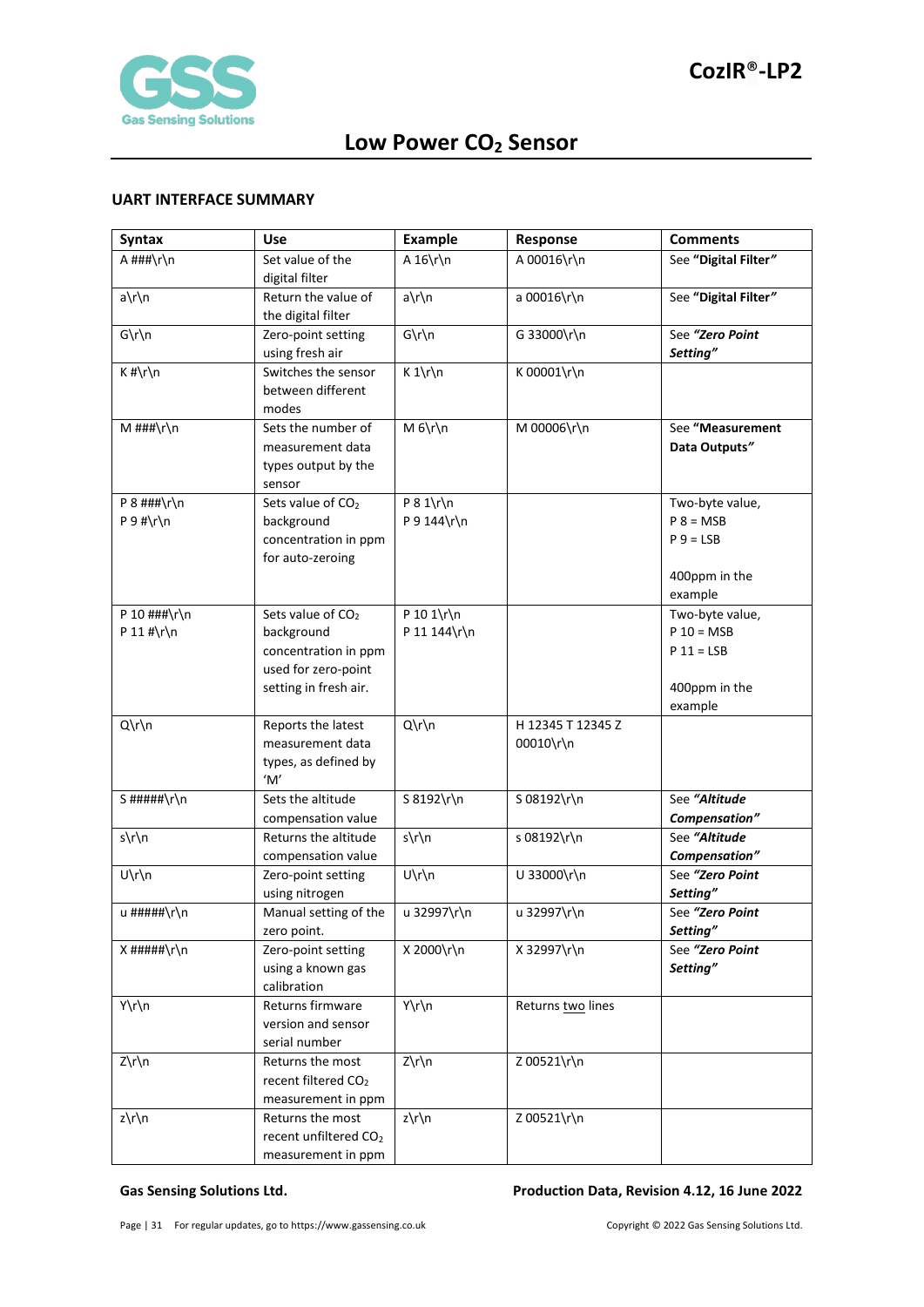

| <b>Syntax</b> | <b>Use</b>           | Example              | Response      | <b>Comments</b>               |
|---------------|----------------------|----------------------|---------------|-------------------------------|
| @ ## ##\r\n   | Sets the timing for  | @ 1.0 8.0\r\n        | @ 1.0 8.0\r\n | See "Auto-Zero                |
|               | initial and interval |                      |               | <b>Function</b> " for details |
|               | auto-zero periods    |                      |               |                               |
| $@\r\h$       | Returns the Auto-    | @ 1.0 8.0\r\n        | @ 1.0 8.0\r\n | See "Auto-Zero                |
|               | zero configuration   |                      |               | <b>Function</b> " for details |
| @ 0\r\n       | Switch Auto-Zeroing  | @ 0\r\n              | @ 0\r\n       | See "Auto-Zero                |
|               | on or off            |                      |               | <b>Function</b> " for details |
| $\cdot \ln$   | Returns the scaling  | $\cdot \int r \, dr$ | $.00001\$     | Multiply by 1 in the          |
|               | factor multiplier    |                      |               | example                       |
|               | required to convert  |                      |               |                               |
|               | the Z or z output to |                      |               |                               |
|               | ppm                  |                      |               |                               |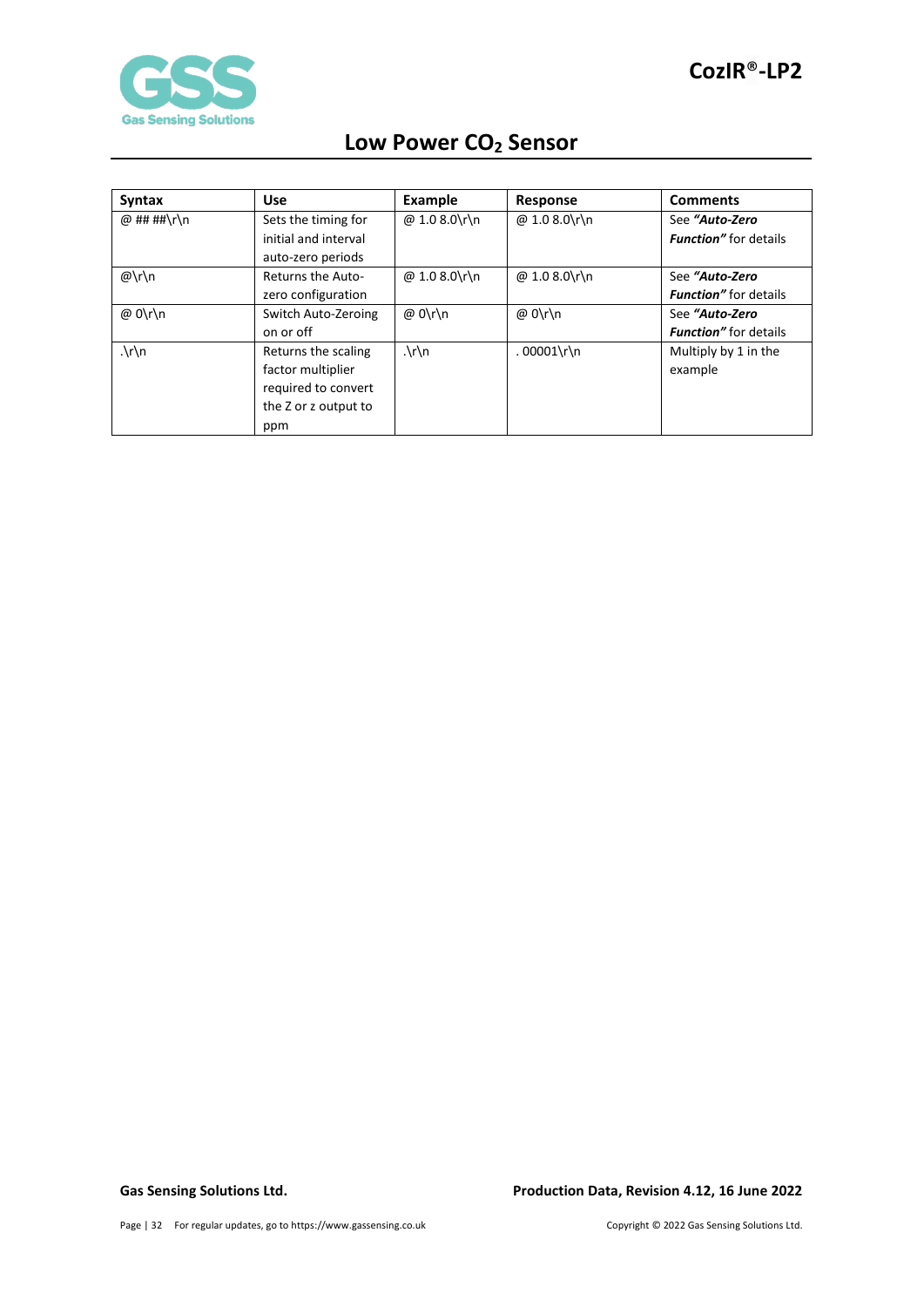

#### <span id="page-32-0"></span>**CO2 LEVEL MEASUREMENT VALUE - Z INFORMATION (0x5A)**

| <b>Description</b> | Reports the latest filtered $CO2$ measurement          |
|--------------------|--------------------------------------------------------|
| Syntax             | ASCII Character 'Z', terminated by 0x0D 0x0A (CR & LF) |
| Example            | Z\r\n                                                  |
| Response           | Z 00521\r\n                                            |

This value needs to be multiplied by the appropriate multiplier to get the ppm value.

#### <span id="page-32-1"></span>**CO2 LEVEL MEASUREMENT VALUE - z INFORMATION (0x7A)**

The sensor is also capable of reporting the real time unfiltered  $CO<sub>2</sub>$  measurement value.

| <b>Description</b> | Reports the unfiltered $CO2$ measurement               |
|--------------------|--------------------------------------------------------|
| <b>Syntax</b>      | ASCII Character 'z', terminated by 0x0D 0x0A (CR & LF) |
| Example            | $z\$ n                                                 |
| Response           | z 00521\r\n                                            |

#### <span id="page-32-2"></span>**CO2 MEASUREMENT Z SCALING FACTOR – UART MODE**

To calculate the measurement value in ppm, the 'Z' or 'z' value must be converted into ppm by using the '.' multiplier factor. The multiplier will depend on the full-scale measurement range of the sensor.

| <b>Measurement</b>     | CO <sub>2</sub> Measurement | CO <sub>2</sub> Measurement | Example            |
|------------------------|-----------------------------|-----------------------------|--------------------|
| <b>Range of Sensor</b> | <b>Scaling Factor (Z)</b>   | <b>Output Units</b>         |                    |
| $0 - 1%$               |                             | ppm                         | $200521 = 521$ ppm |

#### <span id="page-32-3"></span>**'.' COMMAND (0x2E)**

To calculate the measurement value in ppm, the 'Z' or 'z' value must be converted into ppm by using the '.' multiplier factor. This multiplier will depend on the full-scale measurement range of the sensor. The multiplier is related to the full-scale range of the sensor. The multiplier must also be used when sending  $CO<sub>2</sub>$  concentration levels to the sensor, for example when setting the fresh air CO2 concentration value. The '.' Command can also be used to read back the scaling factor.

| <b>Description</b> | Returns a number indicating what multiplier must be applied to the $ZCO2$ |  |  |
|--------------------|---------------------------------------------------------------------------|--|--|
|                    | measurement output to convert it into ppm.                                |  |  |
| <b>Syntax</b>      | ASCII character '.', terminated by 0x0D 0x0A (CR & LF)                    |  |  |
| Example            | $\lambda r \n\$                                                           |  |  |
| Response           | $.00001\$<br>(this number is always 1 for CozIR®-LP2)                     |  |  |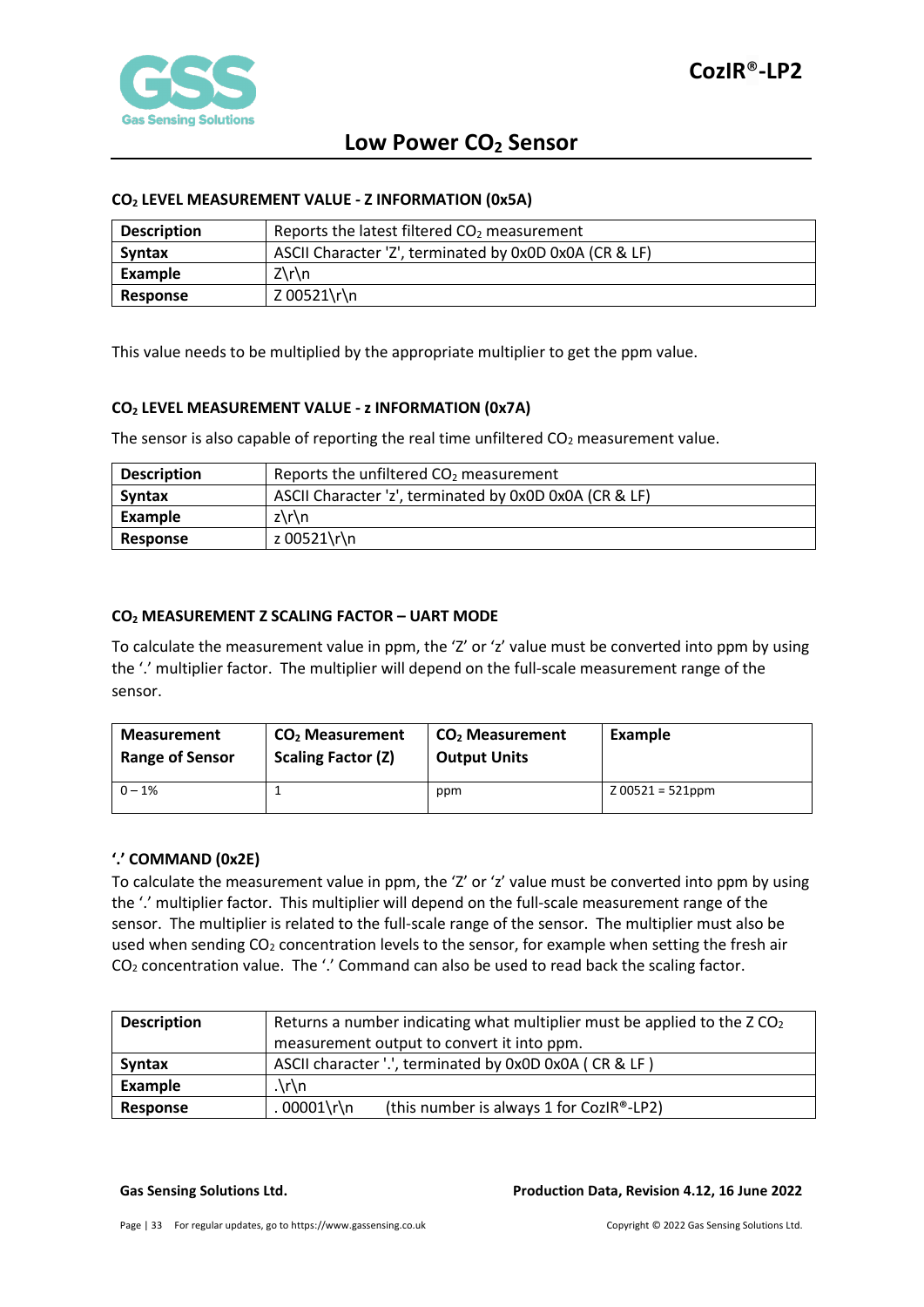

#### <span id="page-33-0"></span>**DIGITAL FILTER COMMANDS**

| <b>Command</b> | Use                                | <b>Default</b> | Range     | Example   | Response    | <b>Comments</b> |
|----------------|------------------------------------|----------------|-----------|-----------|-------------|-----------------|
| A ###\r\n      | Set value of the<br>digital filter | 16             | $1 - 255$ | A $16\$ n | A 00016\r\n |                 |
| a\r\n          | Return value of<br>digital filter  |                | $1 - 255$ | a\r\n     | a 00016\r\n |                 |

### <span id="page-33-1"></span>**A COMMAND (0x41)**

| <b>Description</b> | Set the value of the digital filter                                    |  |  |
|--------------------|------------------------------------------------------------------------|--|--|
| <b>Syntax</b>      | ASCII character 'A', SPACE, decimal, terminated by 0x0D 0x0A (CR & LF) |  |  |
| Example            | A $16\$ h                                                              |  |  |
| Response           | A 00016\r\n<br>(this number is variable)                               |  |  |

### <span id="page-33-2"></span>**a COMMAND (0x61)**

| <b>Description</b> | Read the value of the digital filter                                   |  |  |
|--------------------|------------------------------------------------------------------------|--|--|
| <b>Syntax</b>      | ASCII character 'A', SPACE, decimal, terminated by 0x0D 0x0A (CR & LF) |  |  |
| Example            | A $16\$ r\n                                                            |  |  |
| Response           | A 00016\r\n<br>(this number is variable)                               |  |  |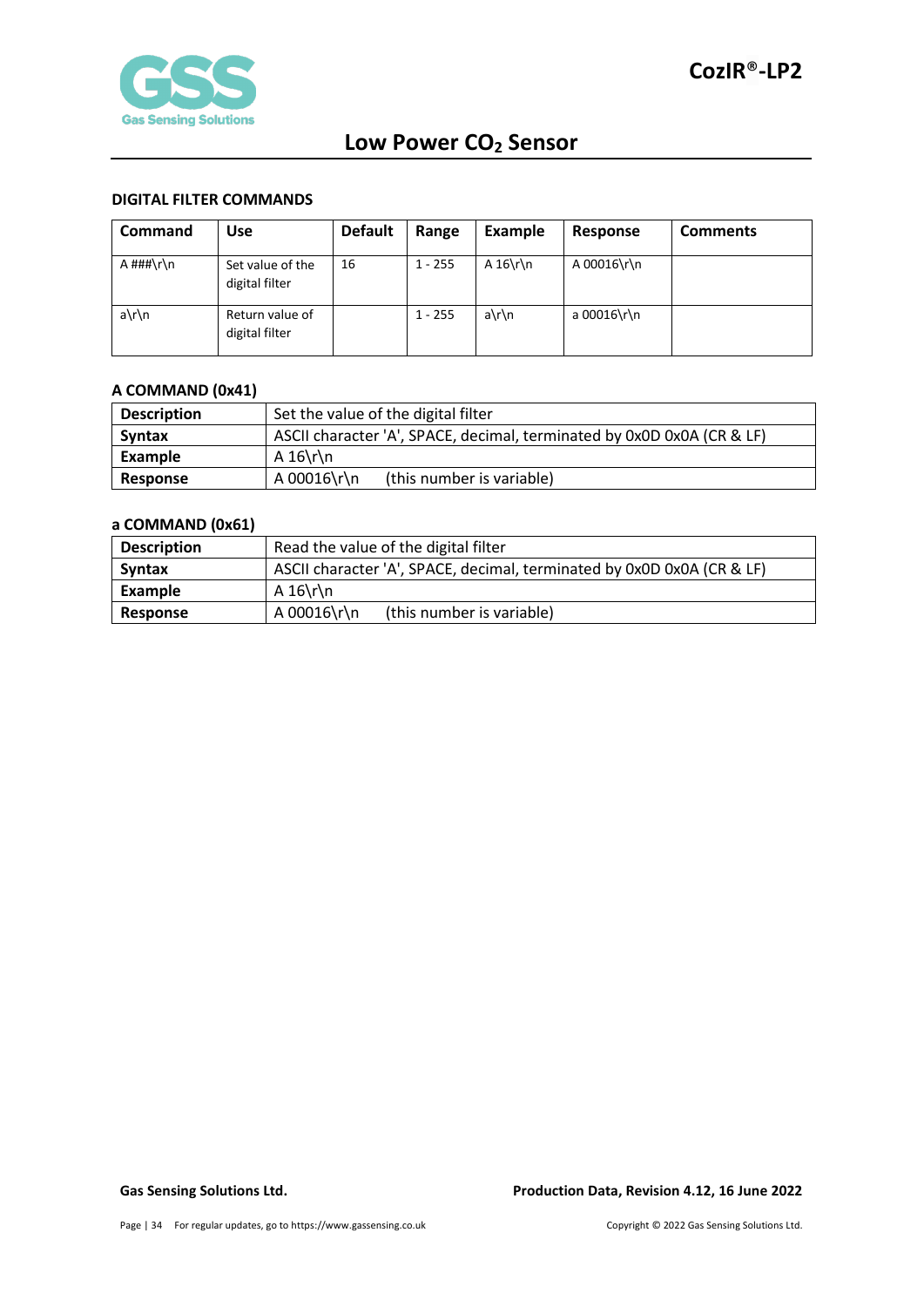

#### <span id="page-34-0"></span>**ZERO SETTING COMMANDS – UART MODE**

| Command                        | <b>Use</b>                                                                                                                | <b>Default</b>                   | Range | <b>Example</b>                                                             | Response                                   | <b>Comments</b>                     |
|--------------------------------|---------------------------------------------------------------------------------------------------------------------------|----------------------------------|-------|----------------------------------------------------------------------------|--------------------------------------------|-------------------------------------|
| $G\r\ln$                       | Zero-point<br>setting using<br>fresh air                                                                                  |                                  |       | $G\r\ln$                                                                   | G 33000\r\n                                | See "Zero-<br><b>Point Setting"</b> |
| $U\r\ln$                       | Zero-point<br>setting using<br>nitrogen                                                                                   |                                  |       | $U\prime n$                                                                | U 33000\r\n                                | See "Zero Point<br>Setting"         |
| u #####\r\n                    | Manual setting<br>of the zero<br>point                                                                                    |                                  |       | u 32997\r\n                                                                | u 32997\r\n                                | See "Zero Point<br>Setting"         |
| $X$ #####\r\n                  | Zero-point<br>setting using a<br>known gas<br>concentration<br>(in ppm)                                                   |                                  |       | X 1000\r\n                                                                 | X 32997\r\n                                | See "Zero Point<br>Setting"         |
| $P$ 8 ###\r\n<br>$P 9$ #\r\n   | Sets value of<br>CO <sub>2</sub> background<br>concentration<br>in ppm for auto-<br>zeroing                               | $P 8 1\$ r\n<br>P 9 144\r\n      |       | Two-byte value<br>$P 8 = MSB$<br>$P_9 = LSB$<br>400ppm in the<br>example   | $P$ 8 ###\r\n<br>P 9 $\#$ ##\r\n           |                                     |
| P 10 $\#$ ##\r\n<br>P 11 #\r\n | Sets value of<br>CO <sub>2</sub> background<br>concentration<br>in ppm used for<br>zero-point<br>setting in fresh<br>air. | P 10 1\r\n<br>P 11<br>$144\$ r\n |       | Two-byte value<br>$P 10 = MSB$<br>$P 11 = LSB$<br>400ppm in the<br>example | P 10 $\#$ # $\r \n$<br>P 11 $\#$ # $\r \n$ |                                     |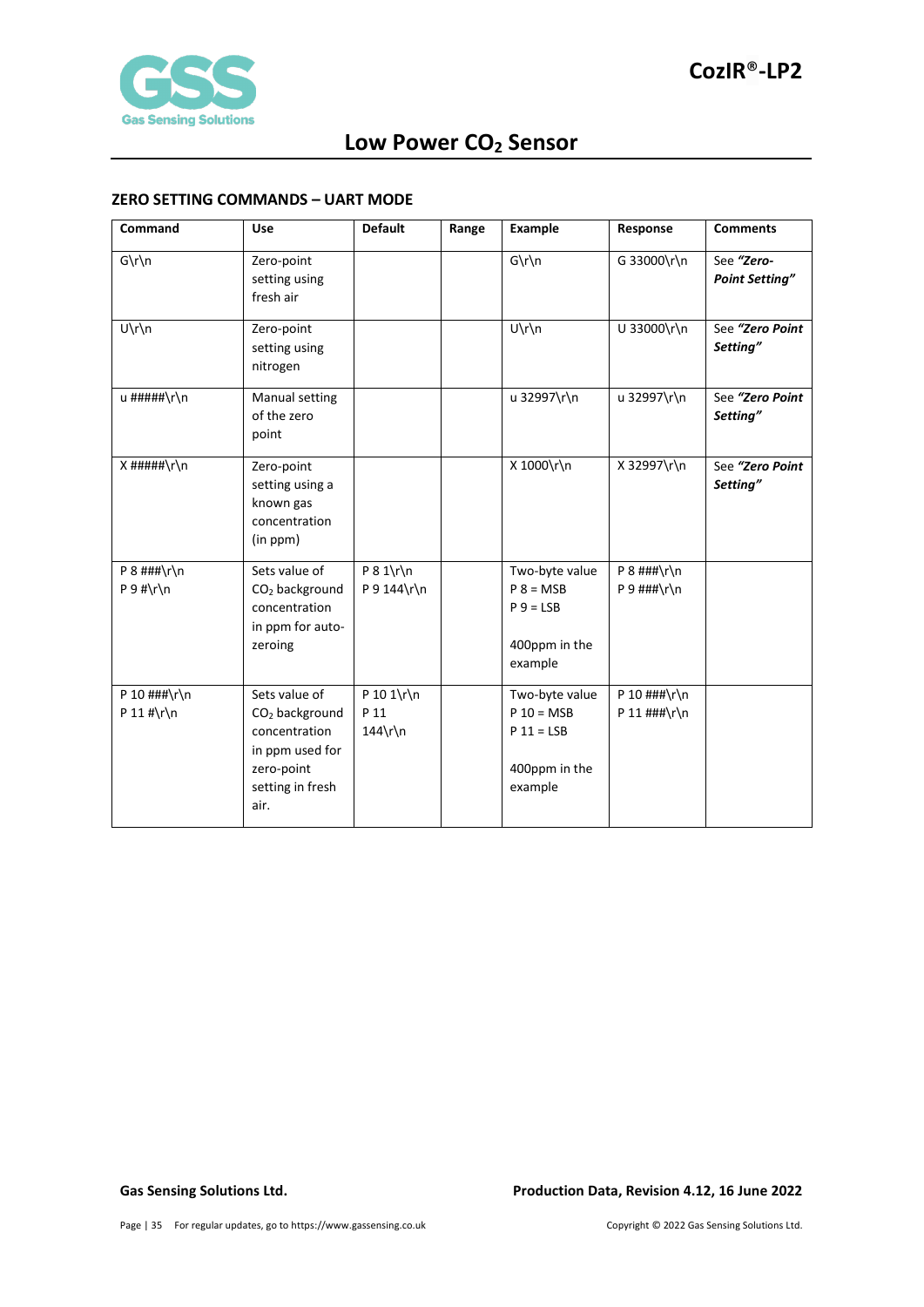

### <span id="page-35-0"></span>**G COMMAND (0x47)**

| <b>Description</b> | Calibrates the zero point assuming the sensor is in fresh air (typically |
|--------------------|--------------------------------------------------------------------------|
|                    | 400ppm $CO_2$ but level can be set by user – see P commands.)            |
| <b>Syntax</b>      | ASCII character 'G' terminated by 0x0D 0x0A (CR & LF)                    |
| Example            | $G\$ n                                                                   |
| Response           | G 33000\r\n<br>(the number is variable)                                  |

### <span id="page-35-1"></span>**U COMMAND (0x55)**

| <b>Description</b> | Calibrates the zero point assuming the sensor is in 0ppm $CO2$ such as |  |  |
|--------------------|------------------------------------------------------------------------|--|--|
|                    | nitrogen.                                                              |  |  |
| <b>Syntax</b>      | ASCII Character 'U' terminated by 0x0D 0x0A (CR & LF)                  |  |  |
| Example            | $U\$ n                                                                 |  |  |
| Response           | U 32767\r\n<br>(the number is variable)                                |  |  |

### <span id="page-35-2"></span>**u COMMAND (0x75)**

| <b>Description</b> | Forces a specific zero set point value.                                     |
|--------------------|-----------------------------------------------------------------------------|
|                    | Input value is scaled by CO <sub>2</sub> value multiplier, see '.' command. |
| <b>Syntax</b>      | ASCII character 'u', SPACE, then the gas concentration, terminated by 0x0D  |
|                    | 0x0A (CR & LF)                                                              |
| Example            | u 32767\r\n                                                                 |
| Response           | u 32767\r\n                                                                 |

### <span id="page-35-3"></span>**X COMMAND (0x58)**

| <b>Description</b> | Calibrates the zero point with the sensor in a known concentration of $CO2$ .          |  |  |
|--------------------|----------------------------------------------------------------------------------------|--|--|
|                    | Input value is scaled by CO <sub>2</sub> value multiplier, see '.' command.            |  |  |
| <b>Syntax</b>      | ASCII character 'X', SPACE, then the gas concentration, terminated by 0x0D<br>(CR & E) |  |  |
|                    |                                                                                        |  |  |
| Example            | X 1000\r\n                                                                             |  |  |
| Response           | X 33000\r\n<br>(the number is variable).                                               |  |  |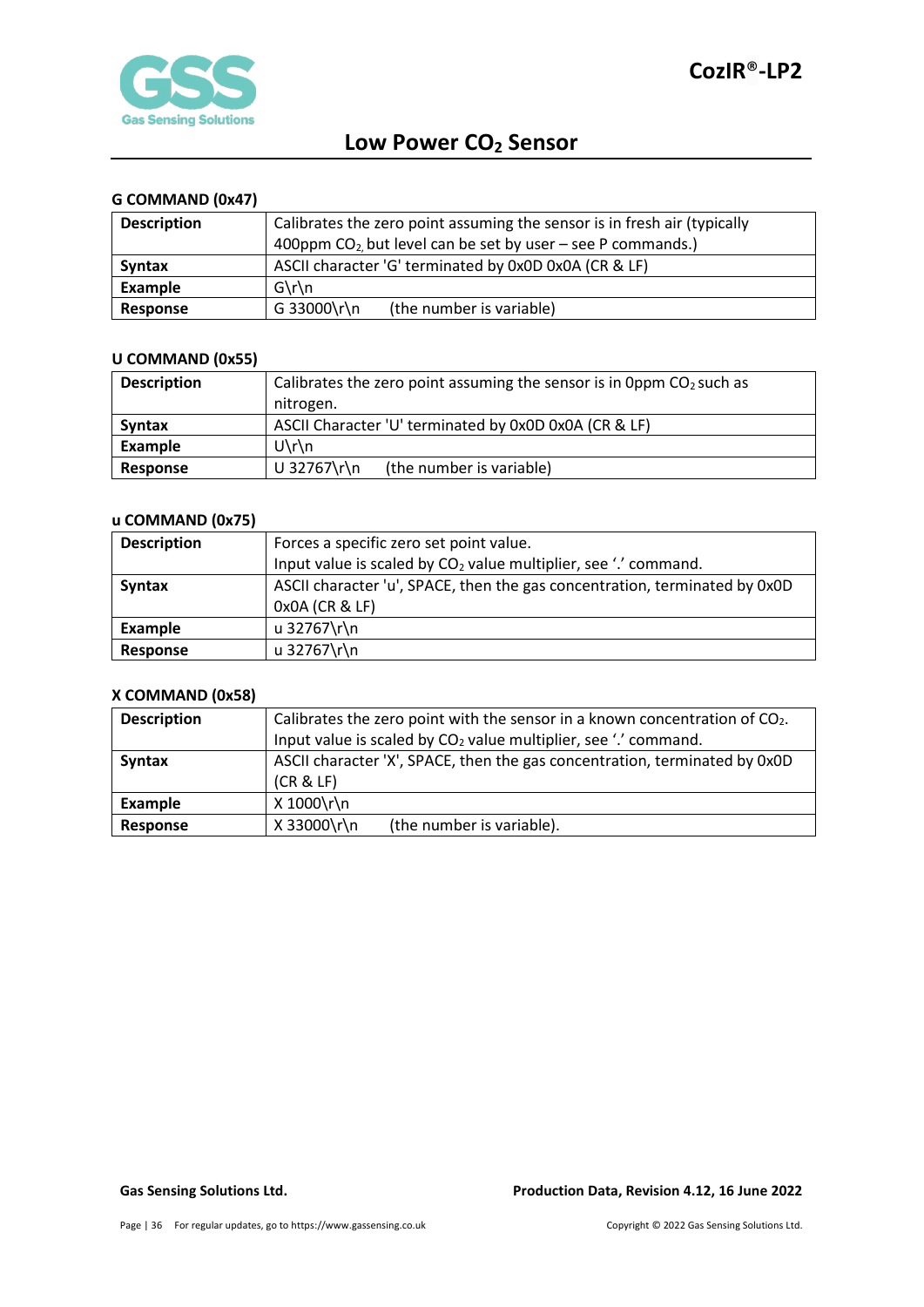

### <span id="page-36-0"></span>**P COMMAND - CO2 Level for Auto-Zeroing**

| <b>Description</b> | Sets the value of $CO2$ in ppm used for auto-zeroing.                       |
|--------------------|-----------------------------------------------------------------------------|
|                    | Input value is scaled by $CO2$ value multiplier, see '.' command.           |
| <b>Syntax</b>      | ASCII character 'P', SPACE, then 8, SPACE, then MSB terminated by 0x0D      |
|                    | 0x0A (CR & LF)                                                              |
|                    |                                                                             |
|                    | ASCII character 'P' then a space, then 9, then a space, then LSB terminated |
|                    | by 0x0D 0x0A (CR & LF)                                                      |
| <b>Example</b>     | $P 8 0 \rln$                                                                |
|                    | $P$ 9 40\r\n                                                                |
| Response           | p 00008 00000\r\n                                                           |
|                    | p 00009 00040\r\n                                                           |

The value is entered as a two-byte word, MSB first.

MSB = Integer (Concentration/256) LSB = Concentration – (256\*MSB)

In the above example, target  $CO<sub>2</sub>$  background concentration is 400ppm.

MSB = Integer (400/256) = 1  $LSB = 400 - 256 = 144$ 

#### <span id="page-36-1"></span>**P COMMAND – CO2 Level for Zero-Point Setting**

| <b>Description</b> | Sets value of CO <sub>2</sub> in ppm for zero-point setting in fresh air.    |  |
|--------------------|------------------------------------------------------------------------------|--|
| <b>Syntax</b>      | ASCII character 'P' then a space, then 10, then a space, then MSB            |  |
|                    | terminated by 0x0D 0x0A (CR & LF)                                            |  |
|                    |                                                                              |  |
|                    | ASCII character 'P' then a space, then 11, then a space, then LSB terminated |  |
|                    | by 0x0D 0x0A (CR & LF)                                                       |  |
| <b>Example</b>     | P 10 7\r\n                                                                   |  |
|                    | P 11 208\r\n                                                                 |  |
| Response           | P 00010 00007\r\n                                                            |  |
|                    | P 00011 00208\r\n                                                            |  |

MSB = Integer (Concentration/256) LSB = Concentration – (256\*MSB)

In the above example, target zero-point  $CO<sub>2</sub>$  concentration is 2000ppm.

MSB = Integer (2000/256) = 7  $LSB = 2000 - (256 * MSB) = 208$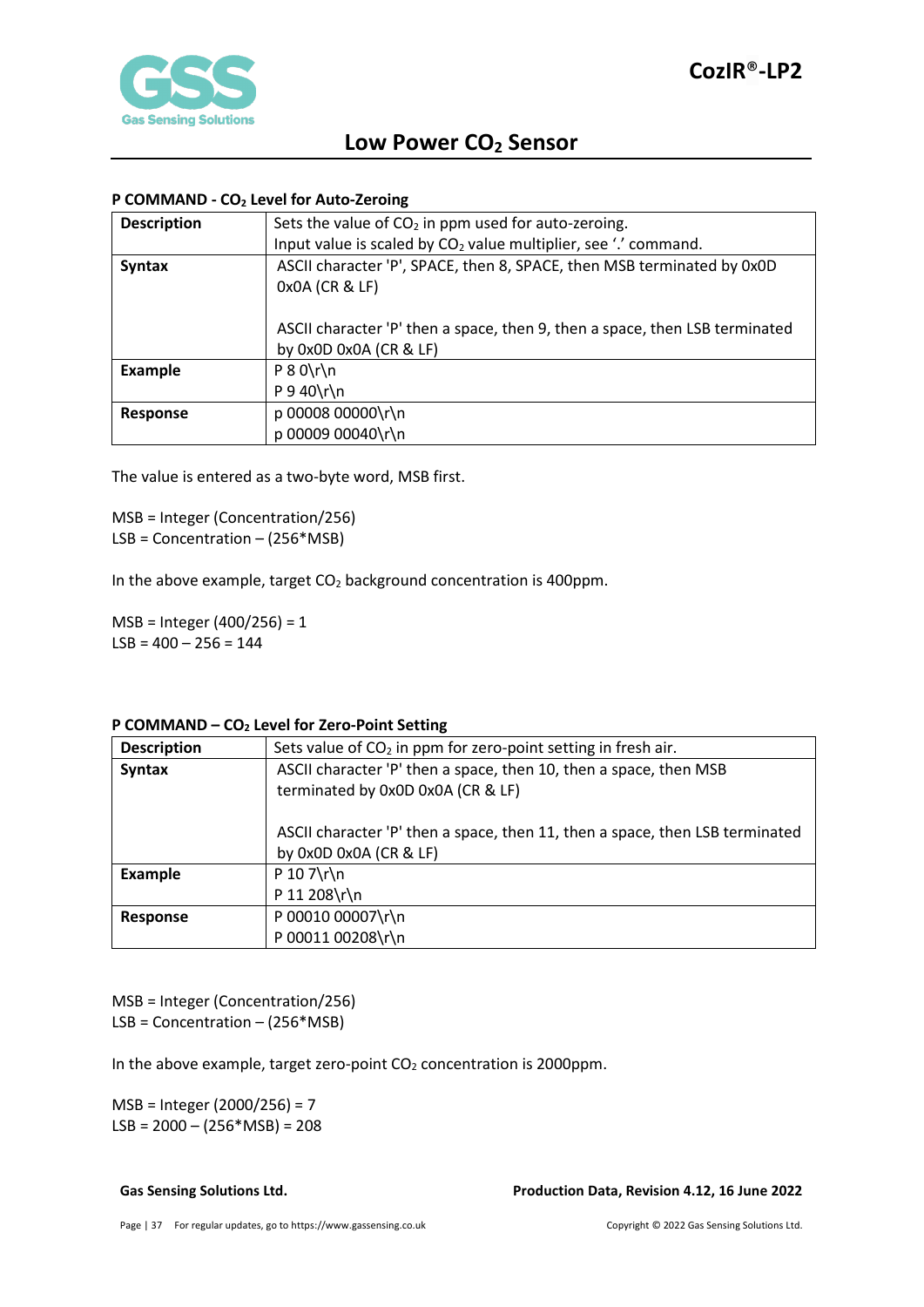

#### <span id="page-37-0"></span>**AUTO-ZERO INTERVALS**

| <b>UART</b><br><b>Command</b> | <b>Use</b>                        | <b>Default</b> | Range | Example       | Response      | <b>Comments</b>                |
|-------------------------------|-----------------------------------|----------------|-------|---------------|---------------|--------------------------------|
| @ #.# #.#\r\n                 | Auto-zero<br>interval<br>settings |                |       | @ 1.0 8.0\r\n | @ 1.0 8.0\r\n | See "Auto-zero"<br>for details |

#### <span id="page-37-1"></span>**@ COMMAND (0x40)**

| <b>Description</b> | Set the 'Initial Interval' and 'Regular Interval' for auto-zero events. |  |  |  |
|--------------------|-------------------------------------------------------------------------|--|--|--|
| <b>Syntax</b>      | ASCII character '@', SPACE, decimal, SPACE, decimal terminated by 0x0D  |  |  |  |
|                    | 0x0A (CR & LF)                                                          |  |  |  |
| Example            | @ 1.0 8.0\r\n                                                           |  |  |  |
| Response           | $\omega$ 1.0 8.0\r\n (the number mirrors the input value)               |  |  |  |

Both the initial interval and regular interval are given in days. Both must be entered with a decimal point and one figure after the decimal point. In the above example, the auto-zeroing interval is set to 8 days, and the initial interval set to 1 day.

The CozIR®-LP2 has auto-zero ENABLED by default. The default values are an initial interval of 1.0 day and an on-going interval of 8.0 days.

- To set auto-zero OFF, send *@ 0\r\n*
- To set auto-zero ON, send @ #.# #.#\r\n (integer numbers for initial period and regular period)
- To determine the auto-zeroing configuration, send  $@{\rceil}$ n
- If the auto-zero function is OFF,  $@ \rceil \n$  will return 0.
- If the auto-zero is ON,  $@{\rceil}$  will return 1.0 8.0 (for the default values).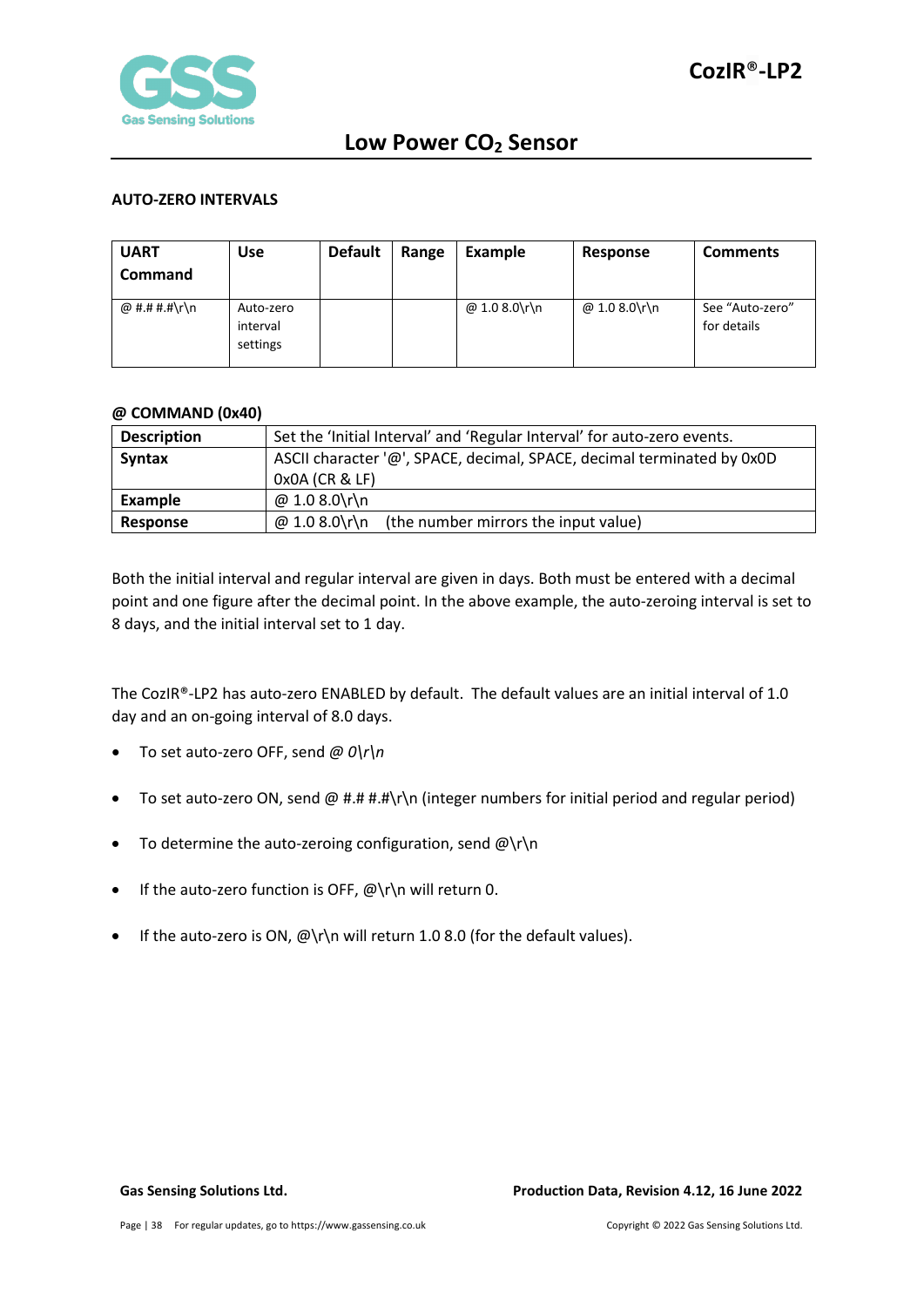#### <span id="page-38-0"></span>**ALTITUDE COMPENSATION – UART MODE**

| <b>UART</b><br>Command | <b>Use</b>                                 | <b>Default</b> | Range   | Example       | Response      | <b>Comments</b>                |
|------------------------|--------------------------------------------|----------------|---------|---------------|---------------|--------------------------------|
| S#####\r\n             | Sets the altitude<br>compensation value    | 8192           | 0-65536 | $S 8192 \rln$ | $S$ 08192\r\n | See "Altitude<br>Compensation" |
| $s\$ n                 | Returns the altitude<br>compensation value |                |         | $s\$ n        | s 08192\r\n   | See "Altitude<br>Compensation" |

#### <span id="page-38-1"></span>**S COMMAND (0x53)**

| <b>Description</b> | Set the 'Altitude Compensation' value                                  |                                      |  |
|--------------------|------------------------------------------------------------------------|--------------------------------------|--|
| <b>Syntax</b>      | ASCII character 'S', SPACE, decimal, terminated by 0x0D 0x0A (CR & LF) |                                      |  |
| Example            | S 8192\r\n                                                             |                                      |  |
| Response           | S 08192\r\n                                                            | (the number mirrors the input value) |  |

#### <span id="page-38-2"></span>**s COMMAND (0x73)**

| <b>Description</b> | Reports the 'Altitude Compensation' value.             |  |  |
|--------------------|--------------------------------------------------------|--|--|
| <b>Syntax</b>      | ASCII Character 's', terminated by 0x0D 0x0A (CR & LF) |  |  |
| Example            | $s\$ n                                                 |  |  |
| Response           | s 08192\r\n                                            |  |  |

#### <span id="page-38-3"></span>**SERIAL NUMBER AND FIRMWARE VERSION – UART MODE**

| <b>UART Command</b> | <b>Use</b>                                                | <b>Default</b> | Range | Example  | Response             | <b>Comments</b> |
|---------------------|-----------------------------------------------------------|----------------|-------|----------|----------------------|-----------------|
| $Y\r\ln$            | Return firmware<br>version and<br>sensor serial<br>number |                |       | $Y\r\ln$ | Returns two<br>lines |                 |

#### <span id="page-38-4"></span>**Y COMMAND (0x59)**

| <b>Description</b> | The present version string for the firmware and serial number of the sensor.                                              |  |  |  |
|--------------------|---------------------------------------------------------------------------------------------------------------------------|--|--|--|
| <b>Syntax</b>      | ASCII character 'Y', terminated by 0x0d 0x0a (CR & LF)                                                                    |  |  |  |
| Example            | $Y\r\ln$                                                                                                                  |  |  |  |
| Response           | Y, Aug 25 2021, 14: 19: 56, LP 15132<br>B 528148 00000                                                                    |  |  |  |
|                    | Where;                                                                                                                    |  |  |  |
|                    | Aug 25 2021,14:19:56 is the firmware compile date and time<br>LP15132 is the firmware revision<br>528148 is the sensor ID |  |  |  |

N.B. This command returns two lines split by a carriage return line feed and terminated by a carriage return line feed. This command requires that the sensor has been stopped (see 'K' command).

#### **Gas Sensing Solutions Ltd. Production Data, Revision 4.12, 16 June 2022**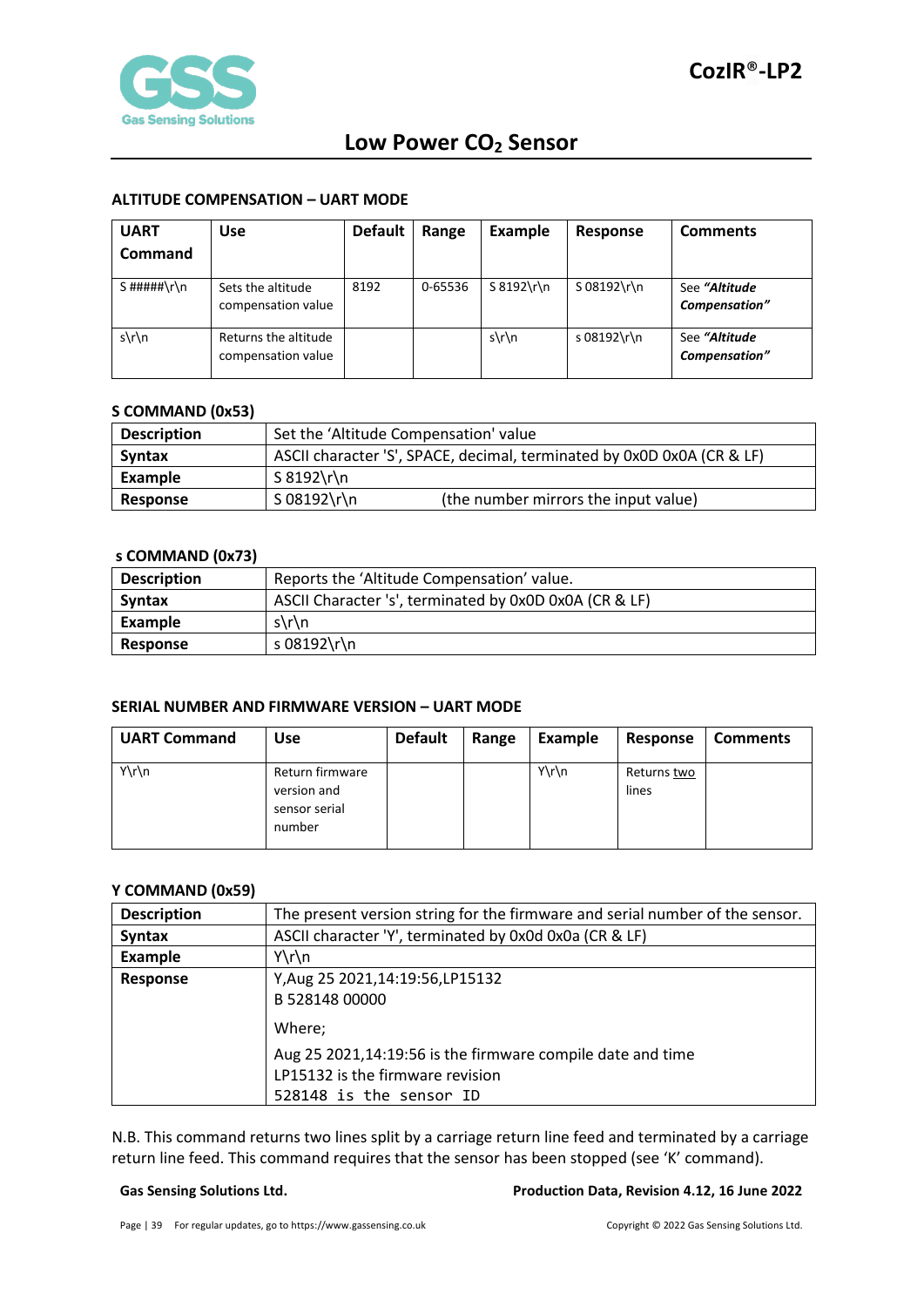

#### <span id="page-39-0"></span>**CONNECTION DIAGRAM FOR UART INTERFACE**